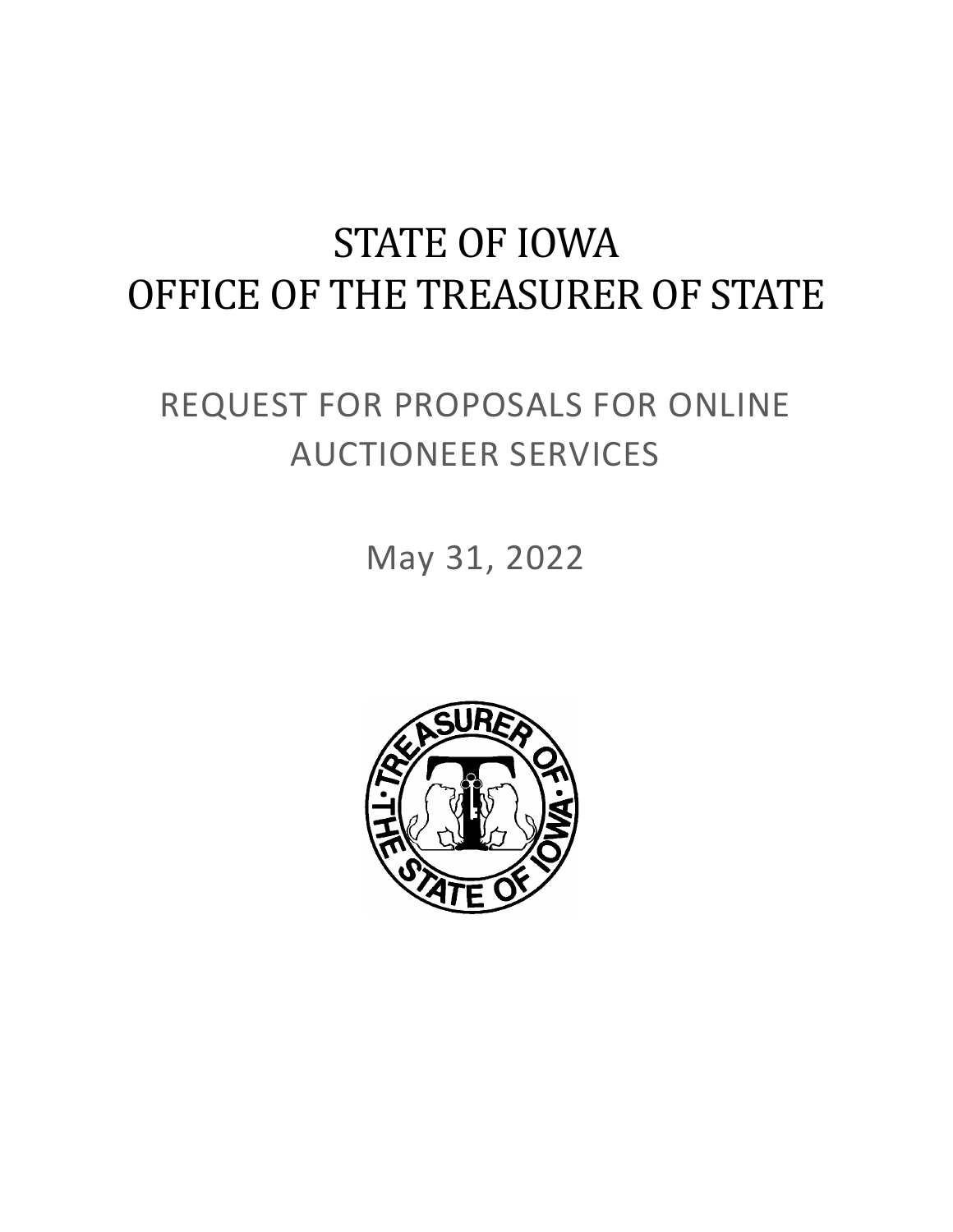| 1. |                                                                              |    |
|----|------------------------------------------------------------------------------|----|
|    |                                                                              |    |
|    |                                                                              |    |
| 2. |                                                                              |    |
| 3. |                                                                              |    |
|    |                                                                              |    |
|    |                                                                              |    |
|    |                                                                              |    |
|    | Part III: Operating & Management Procedures, Processes & Onsite Facilities 7 |    |
|    |                                                                              |    |
|    |                                                                              |    |
| 4. |                                                                              |    |
|    |                                                                              |    |
|    |                                                                              |    |
|    |                                                                              |    |
|    |                                                                              |    |
|    |                                                                              |    |
|    |                                                                              |    |
|    |                                                                              |    |
|    |                                                                              |    |
|    |                                                                              |    |
|    |                                                                              |    |
|    |                                                                              |    |
|    | 4.12 News Release Probibition                                                | 11 |
|    |                                                                              |    |
|    |                                                                              |    |
|    |                                                                              |    |
|    |                                                                              |    |
|    |                                                                              |    |
|    |                                                                              |    |
|    |                                                                              |    |
|    |                                                                              |    |
|    |                                                                              |    |

# <span id="page-1-0"></span>**Table of Contents**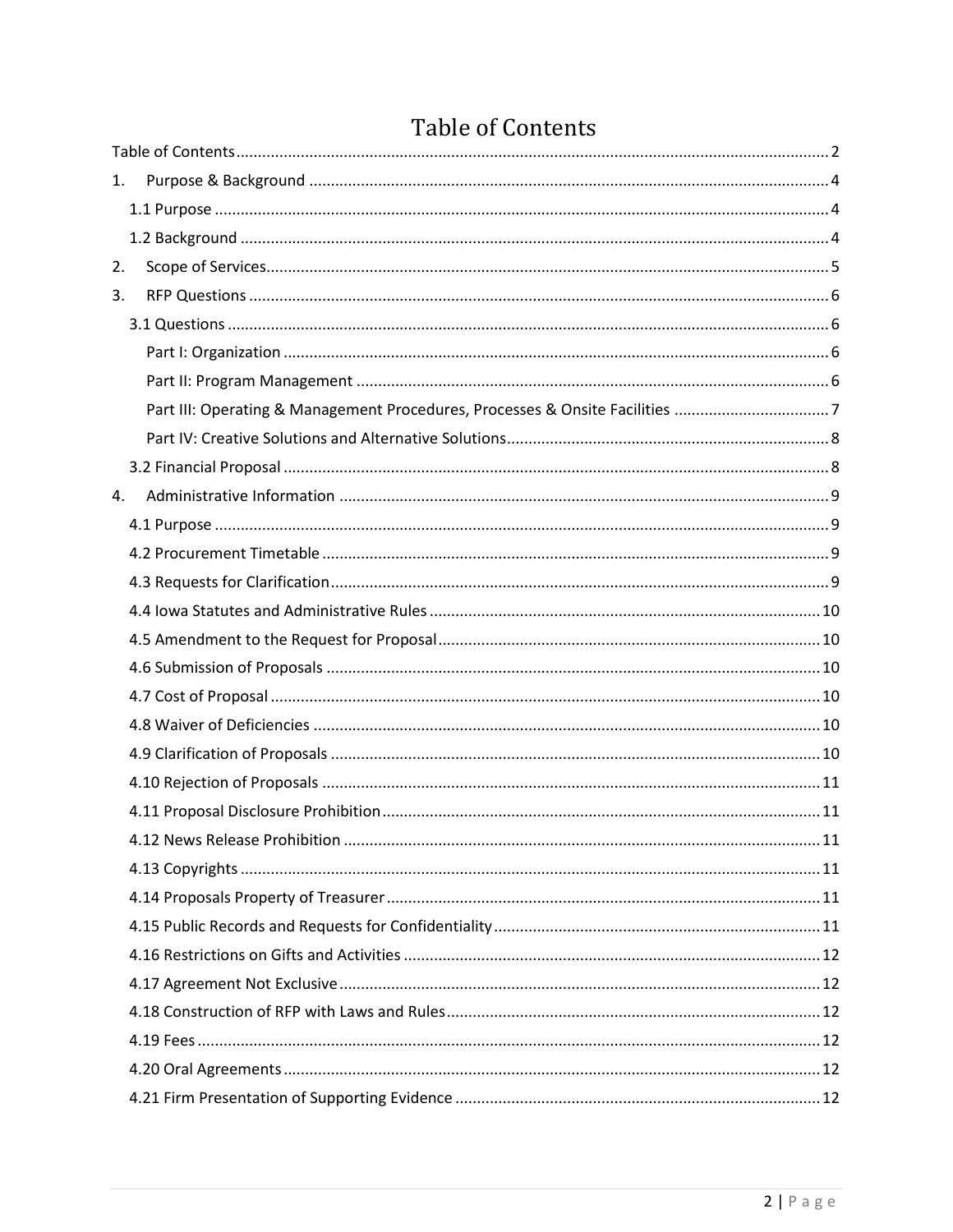| Attachment C: Certification Regarding Debarment, Suspension, Ineligibility and Voluntary Exclusion  25 |  |  |  |
|--------------------------------------------------------------------------------------------------------|--|--|--|
|                                                                                                        |  |  |  |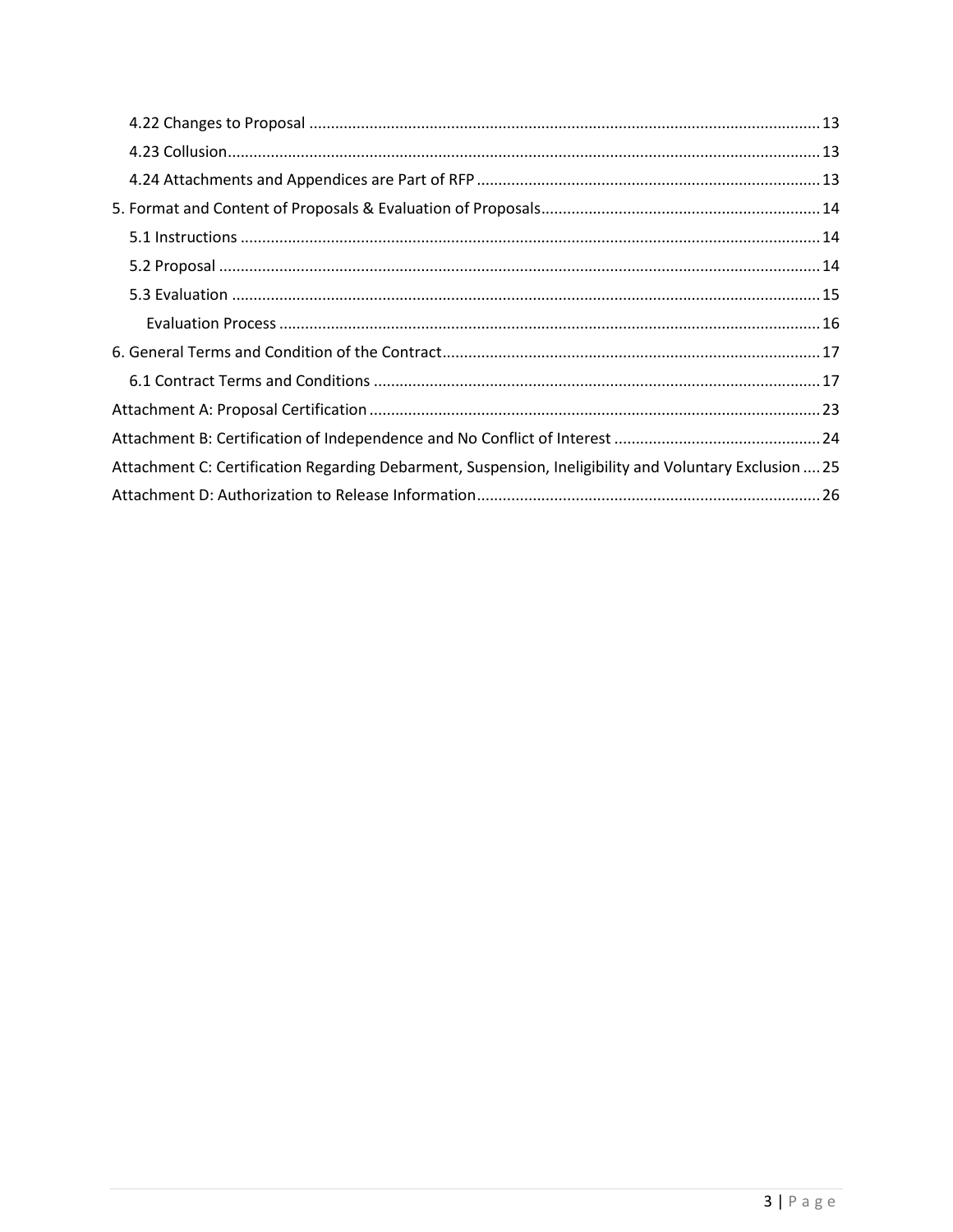# 1. Purpose & Background

#### <span id="page-3-1"></span><span id="page-3-0"></span>1.1 Purpose

Iowa State Treasurer ("Treasurer") as Administrator of the Iowa Unclaimed Property Program solicits proposals from qualified professional firms interested in providing online auctioneer services ("Firm") to the Iowa Unclaimed Property Program.

The Treasurer is seeking a Firm to provide services that are detailed in this RFP. This RFP is not an offer to contract but seeks the submission of proposals from interested firms that may form the basis for negotiation of a Professional Services Agreement. *The Treasurer reserves the right to reject any or all proposals and to solicit additional proposals if that is determined to be in the best interest of the State of Iowa.*

#### <span id="page-3-2"></span>1.2 Background

The Treasurer administers the Unclaimed Property program pursuant to Iowa Code 556 and Iowa Administrative Code 781-9 (the "Code"). Businesses and financial institutions that are holding safe deposit box or other tangible items and are unable to locate the rightful owners of that property within statutorily defined periods, are required to report and deliver such property to the Treasurer. The Treasurer is authorized to sell unclaimed tangible property to the highest bidder at a public sale if it remains unclaimed one year after its delivery. In practice, the Treasurer has generally held items for five years before selling. The property includes jewelry, coins, silverware, baseball cards and similar items.

Pursuant to Chapter 556.17 of the Code, the purchaser of unclaimed property through an auction conducted by the Treasurer shall receive the property free of all claims and will assume ownership of unclaimed property at the completion of the sale transaction. The Treasurer does not make any warranty of any kind, expressed or implied, as to the condition, authenticity or value of the articles offered for sale. All sales are final. All transactions are between bidder and Auctioneer and will not involve the Treasurer or staff of the Office of Treasurer.

At this time, the Treasurer currently has 851 safe deposit boxes (many of these include multiple lots) that are available for sale. These contents go back as far as 2008. We anticipate there being a catch up period, and then we would create a regular schedule to sell contents after the Treasurer has held them for five years.

Additional information about the Unclaimed Property Program is available on the Treasurer's website [GreatIowaTreasureHunt.gov.](http://www.greatiowatreasurehunt.gov/)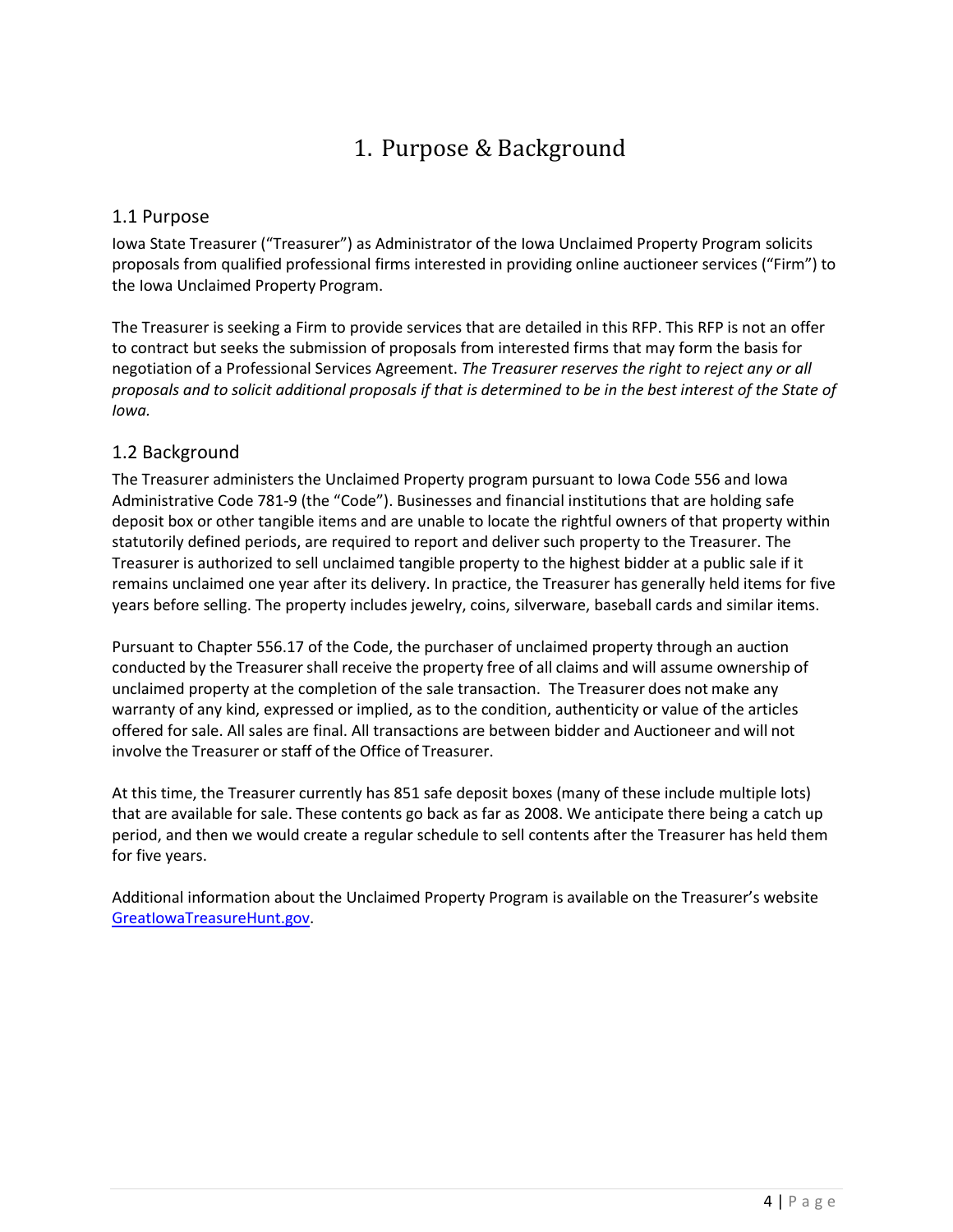# 2. Scope of Services

<span id="page-4-0"></span>A Firm shall provide all goods or services and deliverables as required, described and detailed in the appropriate section(s) below and shall meet all service and delivery timelines as specified by this RFP.

The Firm shall provide auctioneer services that support all aspects of the ongoing and overlapping online auction process and events that include, but are not limited to:

- a) Transportation and shipping of tangible property
- b) Maintaining sufficient secured space to safely store and manage inventory
- c) Creating photographs and descriptive text
- d) Initiating and maintaining an online auction website
- e) Accepting payments from and shipping items to successful bidders
- f) Designing and placing all promotional advertising
- g) Performing evaluations and appraisals of items necessary to determine authenticity of items and minimum starting bids
- h) Collecting sales tax
- i) Reporting sales tax
- j) Providing regular electronic reporting to the Treasurer listing gross/net sale prices, detailed charges for each property item and any other information required by the Treasurer.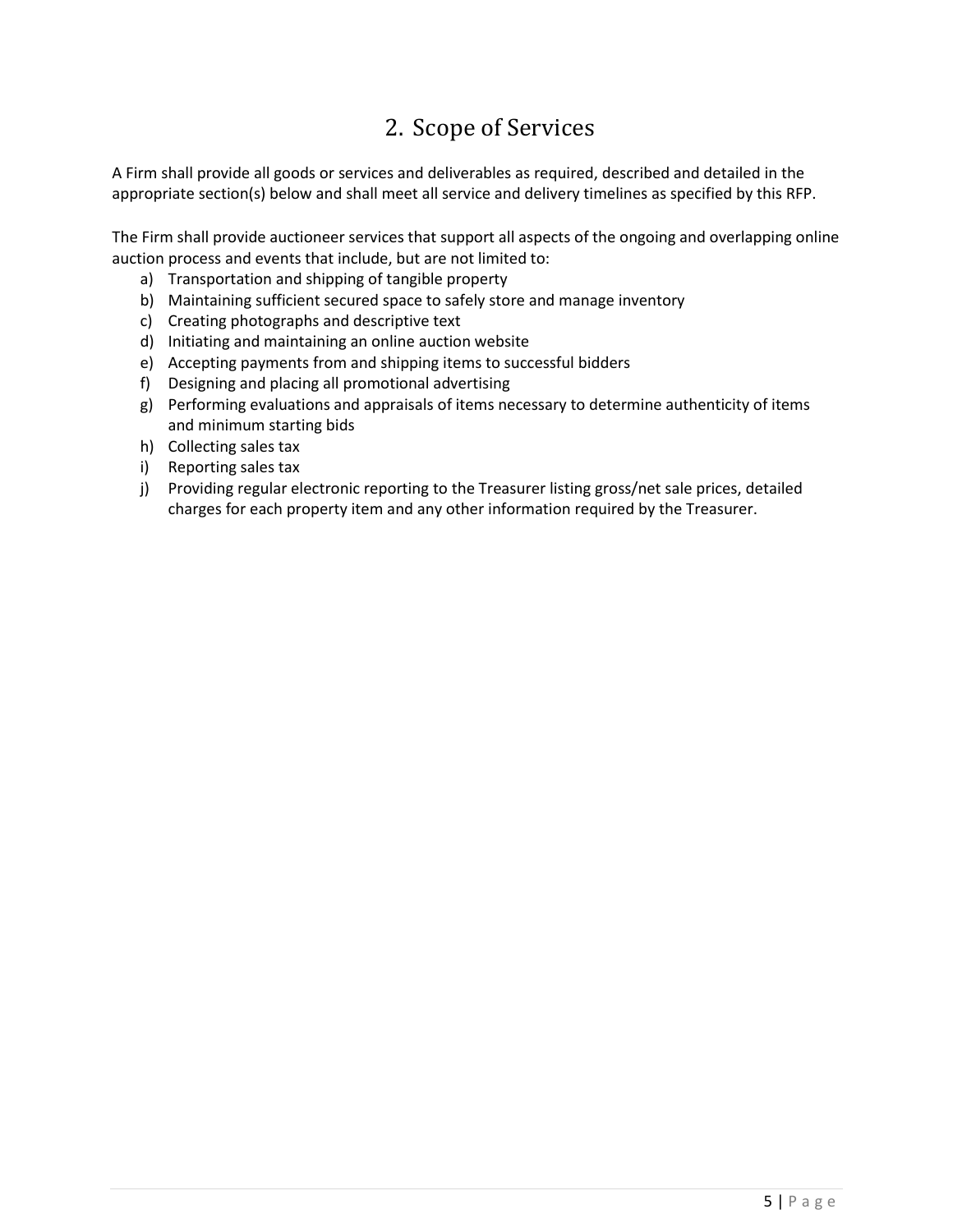# 3. RFP Questions

<span id="page-5-0"></span>The Treasurer is interested in providing flexibility to Firms in their responses. After reviewing the Attachments and this RFP, please provide additional comments or relevant information pertaining to the success online auctioneer services. Use appendices as necessary.

#### <span id="page-5-1"></span>3.1 Questions

Please include the questions as well as your answer in your response.

#### <span id="page-5-2"></span>Part I: Organization

- 1. Provide a brief overview of your organization. Describe your organization's corporate structure, including holding companies, parents, subsidiaries and affiliates, year established, number of clients and size.
- 2. Provide your organization's primary location(s) as well as the location(s) of any facility or office located outside of the primary location(s) that will be used to provide the Services.
- 3. Will any services be performed outside of the United States? If work must be performed outside of the United States, provide a detailed explanation of why this is required. If not, provide a statement certifying that services will not be performed outside of the United States.
- 4. Provide details of your insurance coverage and risk mitigation efforts, errors and omissions coverage and any other fiduciary insurance relevant to the scope of this RFP. If your firm is selected as the Firm, the firm will be required to provide proof of insurance adequate to cover the safekeeping property while in your possession.
- 5. Provide information on all "related" or "affiliated" firms that will provide services described in this RFP.
- 6. Provide any restrictions, regulatory action, consent orders, past or pending litigation relating to your firm, principals, or individual personnel within the past threeyears.
- 7. Provide details of any legal action taken against your firm or any of its owners, principals, or personnel, during the preceding three calendar years.
- 8. Provide details of any claims, disputes, litigation or other legal proceedings where your firm is or has been involved with the State of Iowa or any of its agencies within the past three calendar years.
- 9. Describe factors or reasons we should consider your firm more favorably than your competitors.

#### <span id="page-5-3"></span>Part II: Program Management

- 10. Provide the following information on at least 3 clients (including contact persons) for whom similar services as described in this RFP are provided:
	- a. Company
	- b. Address
	- c. Contact
	- d. Telephone Number
	- e. Length of Relationship in Years
	- f. Services provided
- 11. Provide a profile of the team that would be assigned to the online auctioneer service for Iowa Unclaimed Property. Include professional highlights, qualifications, tenure with your firm and experience relevant to this type of program.
- 12. If you perform similar services for other states, are all states charged the same fee?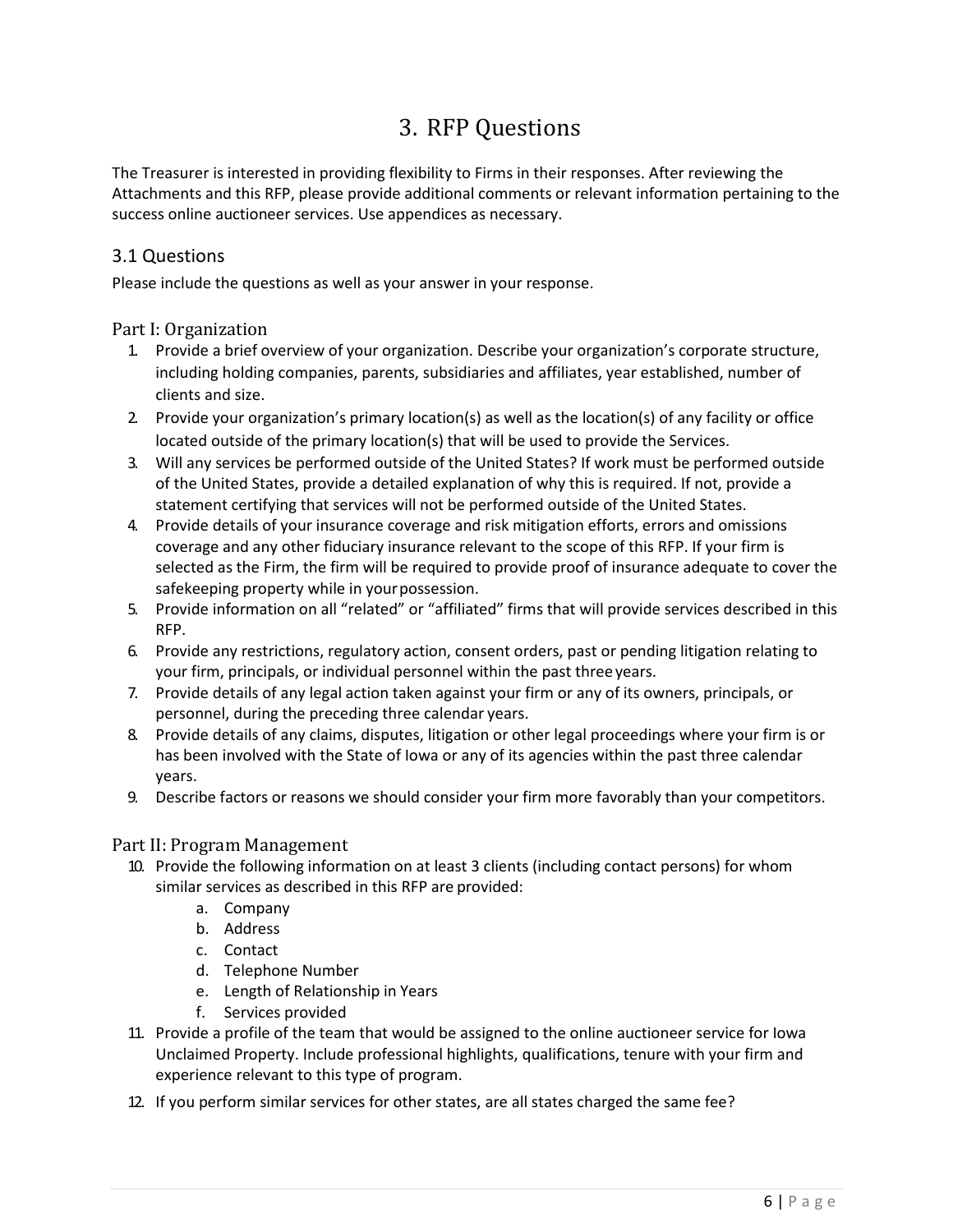<span id="page-6-0"></span>Part III: Operating & Management Procedures, Processes & Onsite Facilities The Treasurer's Unclaimed Property Program is physically located in Des Moines, Iowa. Safe deposit box contents inventoried, catalogued and identified as eligible for auction will be maintained onsite with the Treasurer in accordance with internal operating procedures. At the time determined by the Treasurer, these items will be transferred to the Auction Company for online auctioning. As part of the RFP requirement, provide a descriptive and accurate response to the following questions:

- 13. Describe your external audit processes and the nature of your internal control procedures. Considering your firm currently operates an online auction; provide some detail regarding any third-party partners or services used in your operation. This should include Firm services ranging from the transport, receipt, inventory, appraisal, sale, payment, delivery and reconciling for auction events.
- 14. How will you schedule and pay for shipping of items from the Treasurer to your location? What options are recommended for shipping, and in whatquantities?
- 15. Provide detailed information regarding the procedures for receiving, handling and safekeeping tangible items.
- 16. Provide details regarding the physical facility for storing, safekeeping and processing tangible items. Have items ever been misplaced or become missing?
- 17. Provide information regarding your firm's procedures for inventorying and creating lots for auctionable items.
- 18. Describe your process for determining when items are appraised. Provide general information on the firms used for appraisals, and your due diligence process in selecting them.
- 19. Describe your ability and procedures for identifying and notifying Treasurer regarding items received for auction that may be found to be counterfeit, reproductions, high value items, etc.
- 20. Describe your process to determine when items need additional authentication or verification services, and how theseservices are paid. Describe your due diligence on recommended companies to perform authentication or verification services, and a listing of those companies.
- 21. Provide sample reports regarding the sale, accounting, reconciling and reportingof items sold.
- 22. Explain the online auction process, to include duration of online events, posting items, number of items in an online event.
- 23. Discuss your firm's ability to provide ongoing continuous and/or overlapping auction events.
- 24. Discuss how your firm currently conducts online events; including advertising, determining the number of lots in each auction event, and promotion/advertising of online events.
- 25. Provide your firm's advertising plan specific to this RFP. Please include; method of advertising, target/recipients of advertising campaign, and frequency/duration of advertising events.
- 26. Discuss and provide visual examples of your firm's ability to present similar tangible property online; including quality images with effective propertydescriptions.
- 27. Discuss and provide visual examples of your firm's ability to display and represent, to the public, the tangible items in each online event.
- 28. Provide information regarding policies and procedures for resolving online auction disputes and complaints.
- 29. List and provide some detail regarding any other services your firm provides that may be beneficial to the scope of this RFP. Typical safekeeping contents held by the Treasurer will include; coins, currency, jewelry, small collectable items such as baseball cards, pocketknives and silverware, etc.
- 30. Provide some explanation as to what a buyer may expect if participating in your online auction event; include associated costs, time and process for receiving purchased items.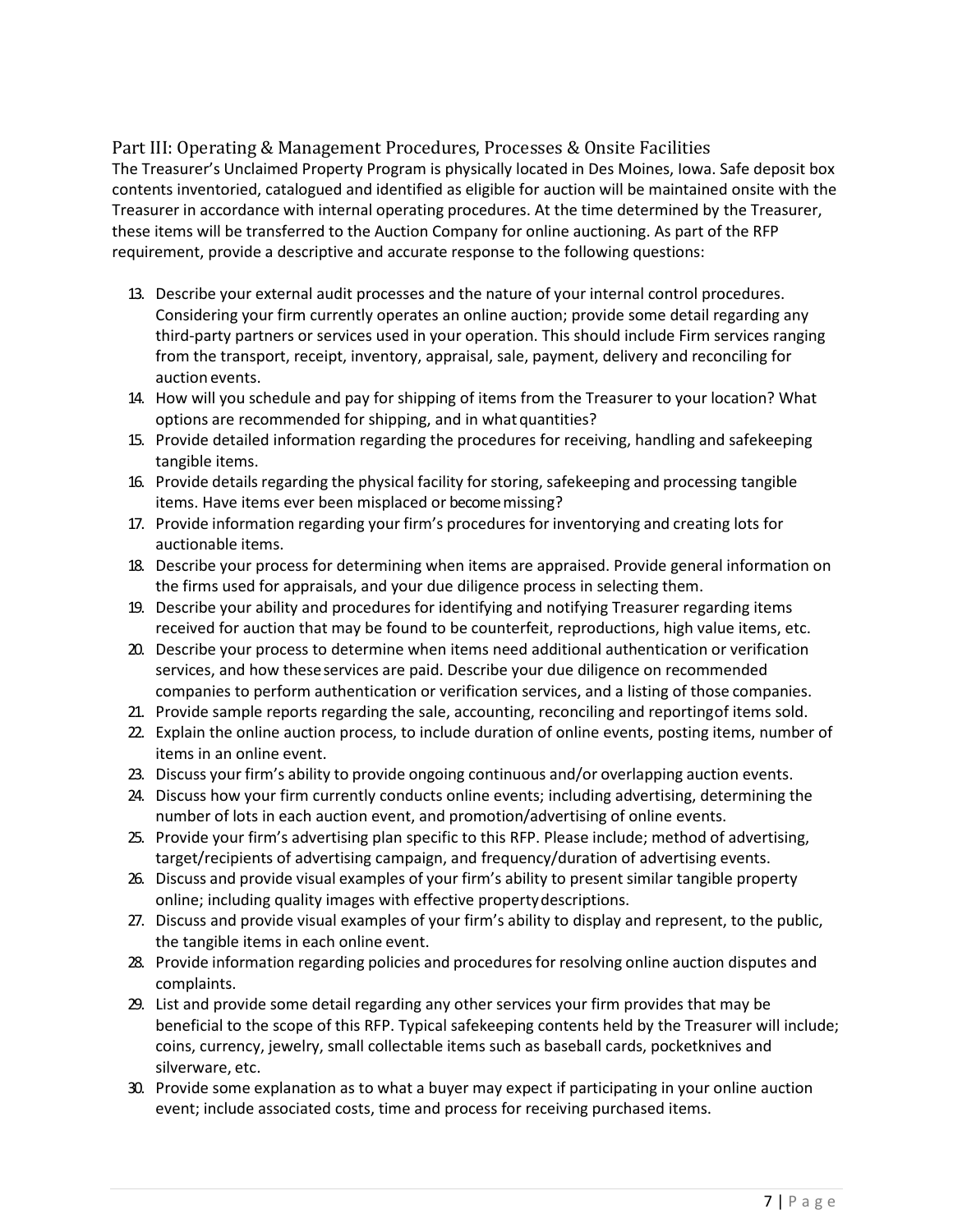#### <span id="page-7-0"></span>Part IV: Creative Solutions and Alternative Solutions

Firms are encouraged to be as creative as possible in responding to this RFP. Based on your review of the background information, specific needs and requirements, discuss any creative approaches to this service which have not been specifically requested or would enhance efficiency and/or reduce costs. Include any other services that you can provide to the Treasurer.

#### <span id="page-7-1"></span>3.2 Financial Proposal

The evaluation process is designed to award this procurement not necessarily to the Firm of least cost, but rather to the Firm whose proposal best meets the requirement of this RFP. However, Firms are encouraged to submit proposals which are consistent with state government efforts to conserve state resources.

The selected Firm shall receive all sale proceeds from successful bidders and remit proceeds to the State. The Firm shall be required to calculate and invoice payments to the State for applicable auction sales commission and all other fees. Detailed invoicing that meets the Treasurer's needs will be required. All costs associated with providing the required services must be included in the stated price proposal. The Firm shall process final payment along with an accounting report to the Treasurer within five (5) business days following the close of the auction.

Provide your proposed fees for online auction services described in this RFP as a percentage of the gross proceeds received from the sale of the auctioned items. The Firm may elect to charge a Buyer's Premium in addition to or in lieu of the stated percentage of the gross proceeds. All fees must be clearly stated in the proposal, as this will be the sole basis for compensation paid to the selected Firm.

The "Financial Proposal" should detail all services to be provided and, identify and itemize those services not provided, but components of the overall auction process. If your firm proposes to be reimbursed for any services considered components of the overall auction/identification process, include these costs.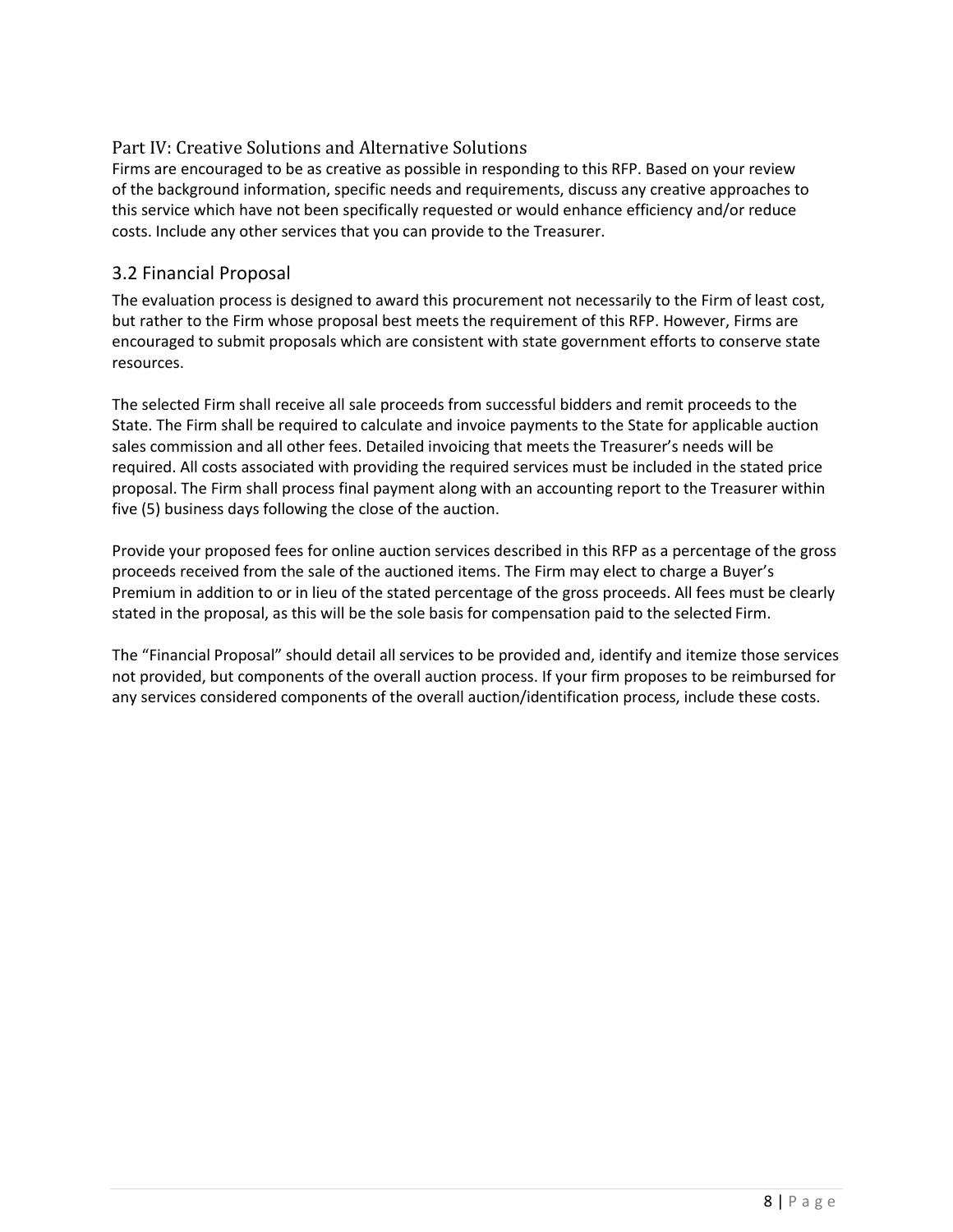# 4. Administrative Information

#### <span id="page-8-1"></span><span id="page-8-0"></span>4.1 Purpose

The purpose of this Request for Proposal ("RFP") is to solicit proposals from Firms to provide auctioneering services to Iowa's Unclaimed Property Program.

#### <span id="page-8-2"></span>4.2 Procurement Timetable

| <b>Issue RFP</b>                                             | May 26th, 2022                     |
|--------------------------------------------------------------|------------------------------------|
| Requests for clarification and questions due                 | June 10th, 2022; 3:00 p.m. Central |
| Response to questions, issues and any RFP modifications      | June 17th, 2022                    |
| Proposals due to Treasurer's Office                          | June 30th, 2022; 3:00 p.m. Central |
| Interviews scheduled, if any (could be virtual or in person) | Week of July 5th, 2022             |
| Notice of award(s), if any                                   | Week of July, 11th 2022            |

<span id="page-8-3"></span>The Treasurer reserves the right to adjust the schedule of events as needed.

#### 4.3 Requests for Clarification

Firms may submit written questions regarding the procurement process and interpretation of the RFP. Firms must submit their questions by the deadline posted above with the subject line "RFP Question" to the following RFP Coordinator:

Dustin McNulty, Unclaimed Property Manager RFP Coordinator Email: dustin.mcnulty@tos.iowa.gov

If a Firm wants to be notified when the questions and answers are posted on the website, they must email the RFP Coordinator with such request.

Oral questions will not be permitted. If the questions or requests for clarification pertain to a specific section of the RFP, the page and section number(s) must be referenced. From the issue date of the RFP until the deadline for submitting proposals, Firms may contact only the RFP Coordinator with regard to the RFP. The RFP Coordinator will respond only to questions regarding the procurement process and interpretation of the RFP. Firms may be disqualified if they contact any employee of the treasurer's office, other than the RFP Coordinator.

The Treasurer assumes no responsibility for verbal representations concerning conditions made by its officers or employees at any time, unless such representations are specifically incorporated into this RFP or written addenda to the RFP. Verbal discussions pertaining to modifications or clarifications of this RFP shall not be considered part of the RFP unless confirmed in writing by the RFP Coordinator. Any information provided by the Firm verbally shall not be considered part of the Firm's proposal. Only written communications from the Firm and received by the RFP Coordinator will be accepted.

This section shall not be construed as restricting communications related to the administration of any contract currently in effect between a Firm and the State.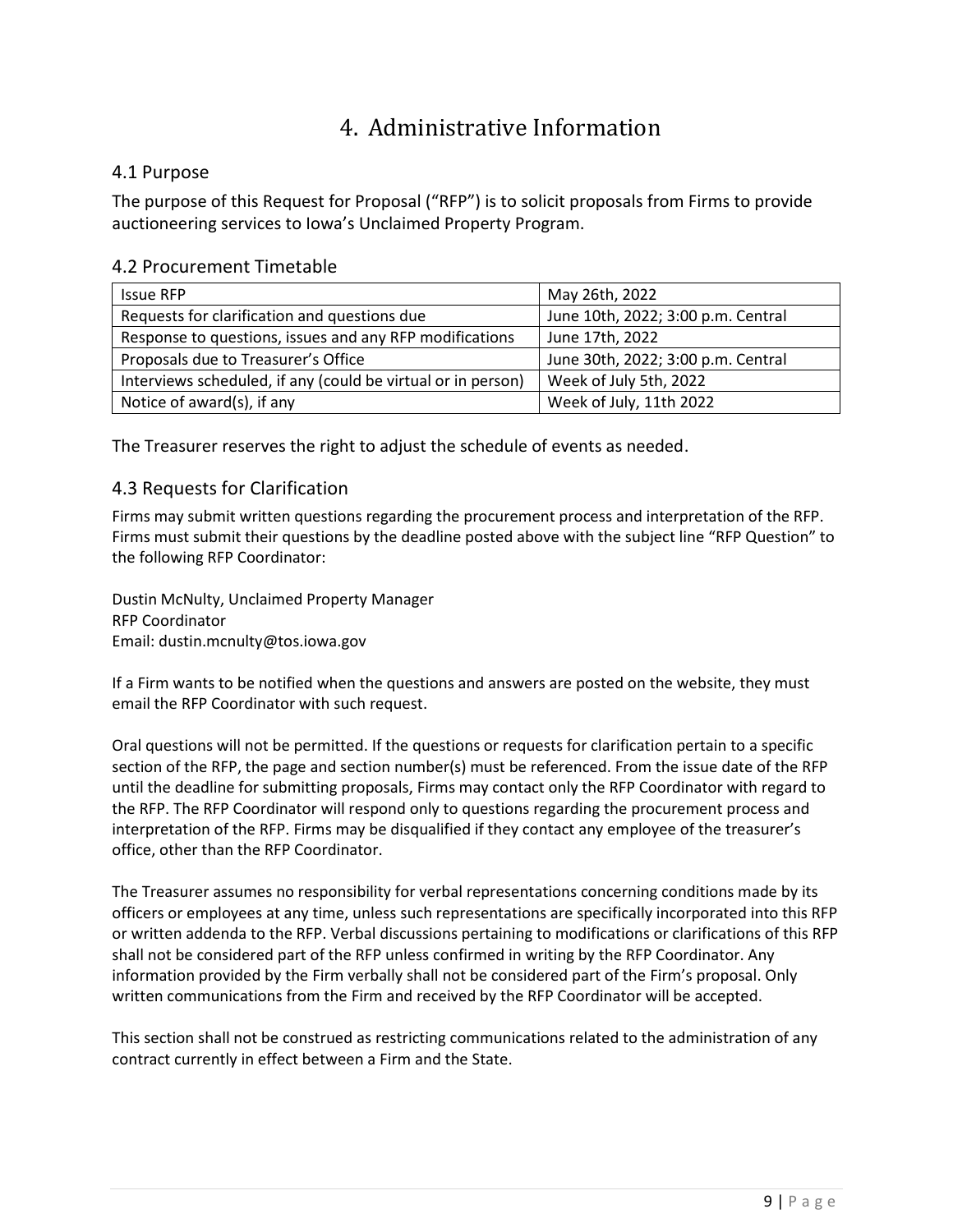#### <span id="page-9-0"></span>4.4 Iowa Statutes and Administrative Rules

The term and conditions of this RFP, any resulting contract, and any activities based upon this RFP shall be governed by and construed in accordance with the laws of Iowa.

#### <span id="page-9-1"></span>4.5 Amendment to the Request for Proposal

In the event it becomes necessary to amend, add to or delete any part of the RFP, such amendment will be posted to the website. The Firm's response must include acknowledgment of all addenda. If a Firm wants to be notified when any amendments are posted on the website, they must email the RFP Coordinator with such request.

#### <span id="page-9-2"></span>4.6 Submission of Proposals

No more than one proposal per Firm should be submitted. The Firm should designate one person as the principal contact with respect to this RFP. No proposals will be accepted after the date and time specified in this section.

Responses should be emailed to:

Dustin McNulty, Unclaimed Property Manager RFP Coordinator Email: dustin.mcnulty@tos.iowa.gov

Responses must be received in the Treasurer's office not later than 4:30 p.m. on the date indicated in section 4.2.

Prior to the deadline, contact concerning this RFP should be limited and in the format described above. However, after the deadline, please be advised there is to be no contact with any staff member of the Treasurer's office with respect to this proposal until a decision has been announced.

#### <span id="page-9-3"></span>4.7 Cost of Proposal

The costs of the preparation and delivery of the proposal are solely the responsibility of the Firm.

#### <span id="page-9-4"></span>4.8 Waiver of Deficiencies

The Treasurer reserves the right to waive minor deficiencies in a proposal. The decision as to whether a deficiency will be waived or will require the rejection of a proposal will be solely within the discretion of the Treasurer. Each Firm is specifically notified that the failure to comply with or respond to any part of this RFP requiring a response may result in rejection of its proposal.

#### <span id="page-9-5"></span>4.9 Clarification of Proposals

The Treasurer reserves the right to contact a Firm after the submission of proposals for the purpose of clarifying a proposal. This contact may include written questions, interviews, site visits, a review of past performance if the Firm has provided services to the State or any other political subdivision wherever located, or requests for corrective pages in the Firm's proposal. The Treasurer will not consider information received from or through Firm if the information materially alters the content of the proposal or the type of services the Firm is offering to the Treasurer. An individual authorized to legally bind the Firm shall sign responses to any request for clarification. Responses shall be submitted to the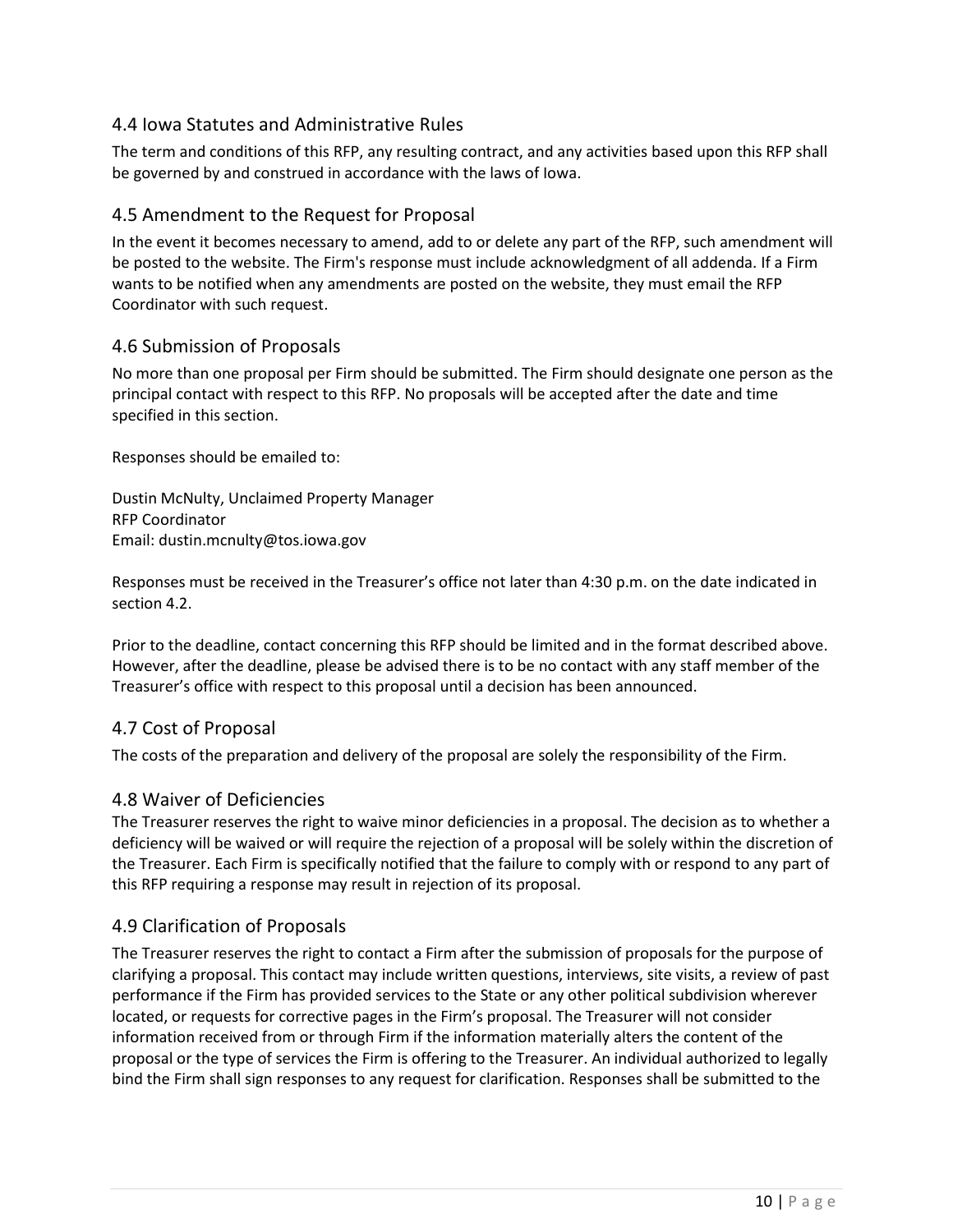Treasurer within the time specified in the Treasurer's request. Failure to comply with requests for additional information may result in rejection of the proposal.

#### <span id="page-10-0"></span>4.10 Rejection of Proposals

The Treasurer reserves the right to reject any and all proposals, in whole or in part, received in response to this RFP at any time during the solicitation process. Issuance of this RFP in no way constitutes a commitment by the Treasurer to award a contract. This RFP process is for the benefit of Iowa's Unclaimed Property Program and is intended to provide the Treasurer with competitive information to assist in the determination if and how a Firm could benefit the program.

#### <span id="page-10-1"></span>4.11 Proposal Disclosure Prohibition

Until a contract resulting from this RFP is executed, no employee, agent or representative of any Firm shall make available or discuss its proposal with the press, any elected or appointed official or officer of the State of Iowa, or any staff member of the Treasurer's office, unless specifically authorized to do so by the Treasurer or Chief of Staff.

#### <span id="page-10-2"></span>4.12 News Release Prohibition

Firms shall not issue any news releases or make any statement to the news media pertaining to this RFP or any proposal or contract or work resulting from this RFP without the prior written approval of the Treasurer.

#### <span id="page-10-3"></span>4.13 Copyrights

By submitting a proposal, the Firm agrees that the Treasurer may copy the proposal for purposes of facilitating the evaluation or to respond to requests for public records. The Firm consents to such copying by submitting a proposal and warrants that such copying will not violate the rights of any third party. The Treasurer will have the right to use ideas or adaptations of ideas that are presented in the proposals.

#### <span id="page-10-4"></span>4.14 Proposals Property of Treasurer

All proposals, whether accepted or rejected, become the property of the Treasurer and shall not be returned to the Firm. Once the Treasurer executes a contract, the contents of all Proposals will be public records available for inspection by interested parties, except for information for which Firm properly requests confidential treatment according to exceptions provided in Iowa Code Chapter 22 or other applicable law.

#### <span id="page-10-5"></span>4.15 Public Records and Requests for Confidentiality

The release of information by the Treasurer to the public is subject to Iowa Code chapter 22 and 781 Iowa Administrative Code Chapter Two. Firms are encouraged to familiarize themselves with these provisions prior to submitting a proposal. All information submitted by a Firm may be treated as public information by the Treasurer unless the Firm properly requests that information be treated as confidential at the time of submitting the proposal.

Any requests for confidential treatment of information must be included in a cover letter with your proposal and must enumerate the specific grounds in Iowa Code chapter 22 which support treatment of the material as confidential and must indicate why disclosure is not in the best interests of the public. The request must also include the name, address, and telephone number of the person authorized by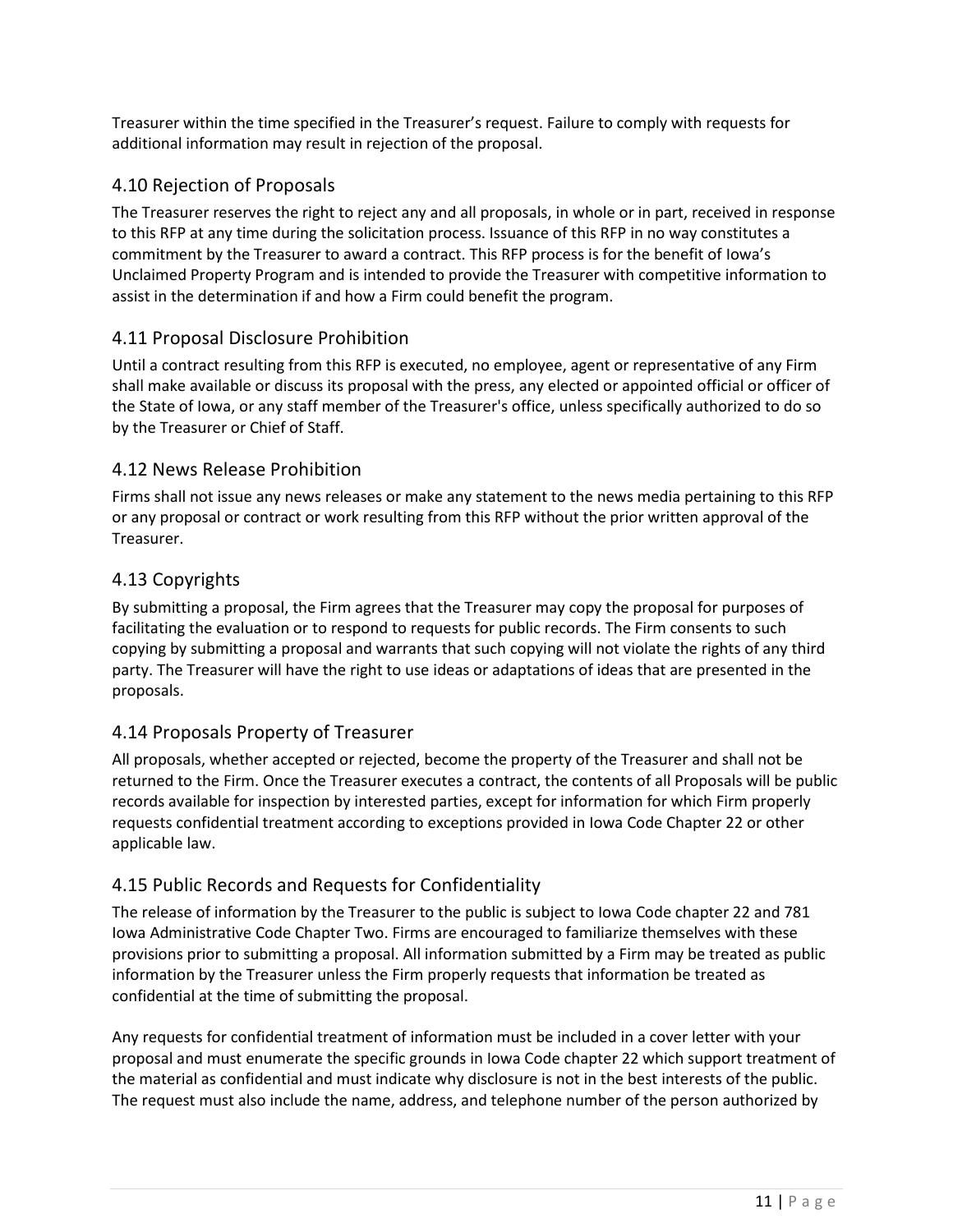the Firm to respond to any inquiries by the Treasurer concerning the confidential status of the materials. Any documents submitted that contain confidential information must be marked on the outside as containing confidential information, and each page upon which confidential information appears must be marked as containing confidential information. The confidential information must be clearly identifiable to the reader wherever it appears. All copies of the proposal submitted, as well as the original proposal, must be marked in this matter.

In addition to marking the material as confidential material where it appears, the Firm must submit one copy of the proposal in which the confidential information has been excised. The confidential material must be excised in such a way as to allow the public to determine the general nature of the material removed and to retain as much of the document as possible. This copy must be submitted with the cover letter and will be made available for public inspection.

The Firm's failure to request confidential treatment of material pursuant to this section and the relevant laws and administrative rules will be deemed by the Treasurer as a waiver of any right to confidentiality which the Firm may have had.

#### <span id="page-11-0"></span>4.16 Restrictions on Gifts and Activities

Iowa Code chapter 68B contains laws which restrict gifts which may be given to or received by State employees and requires certain individuals to disclose information concerning their activities with state government. Firms are responsible for determining the applicability of this chapter to their activities and for complying with these requirements. In addition, Iowa Code chapter 722.1 provides that it is a felony to bribe a public official.

#### <span id="page-11-1"></span>4.17 Agreement Not Exclusive

Any agreement resulting from this RFP shall not be an exclusive agreement between the parties, and the State or Treasurer and is entitled to enter into similar agreements with any other party.

#### <span id="page-11-2"></span>4.18 Construction of RFP with Laws and Rules

This RFP is to be construed in light of pertinent legal requirements. Changes in applicable laws and rules may affect the award process or the resulting contract. Firms are responsible for ascertaining pertinent legal requirements and restrictions.

#### <span id="page-11-3"></span>4.19 Fees

Fees quoted by the Firm must be valid for a period of 180 days from the due date of responses to this RFP.

#### <span id="page-11-4"></span>4.20 Oral Agreements

Any and all oral agreements are not binding on the state of Iowa or the Treasurer. Written agreements represent the contractual obligations of the State and the Treasurer.

#### <span id="page-11-5"></span>4.21 Firm Presentation of Supporting Evidence

A Firm, if requested, must be prepared to present evidence of experience, ability, service facilities and financial standing necessary to satisfactorily meet the requirements set forth or implied in the proposal.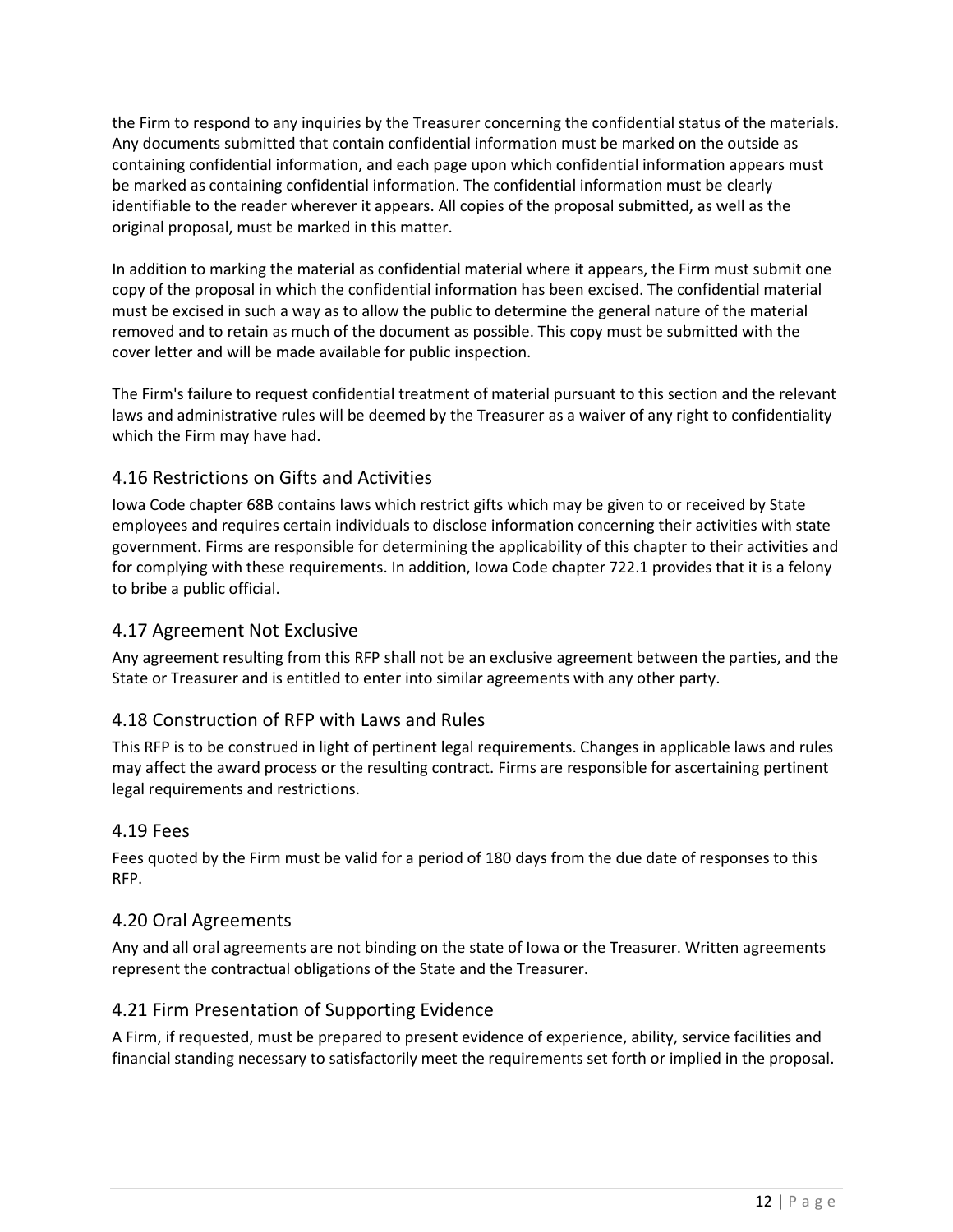#### <span id="page-12-0"></span>4.22 Changes to Proposal

No additions or changes to the original proposal will be allowed after submittal. While changes are not permitted, clarification at the request of the Treasurer may be necessary.

#### <span id="page-12-1"></span>4.23 Collusion

By responding, the Firm implicitly states that the proposal is not made in connection with any competing Firm submitting a separate response to the RFP, and is in all respects fair and without collusion or fraud.

#### <span id="page-12-2"></span>4.24 Attachments and Appendices are Part of RFP

Any attachment, appendix, schedule, table or exhibit that is referred to herein or attached hereto shall be deemed incorporated herein by reference and shall constitute a part of this RFP.

Proposals should be as thorough and detailed as possible so that your capabilities to provide the required services can be properly evaluated.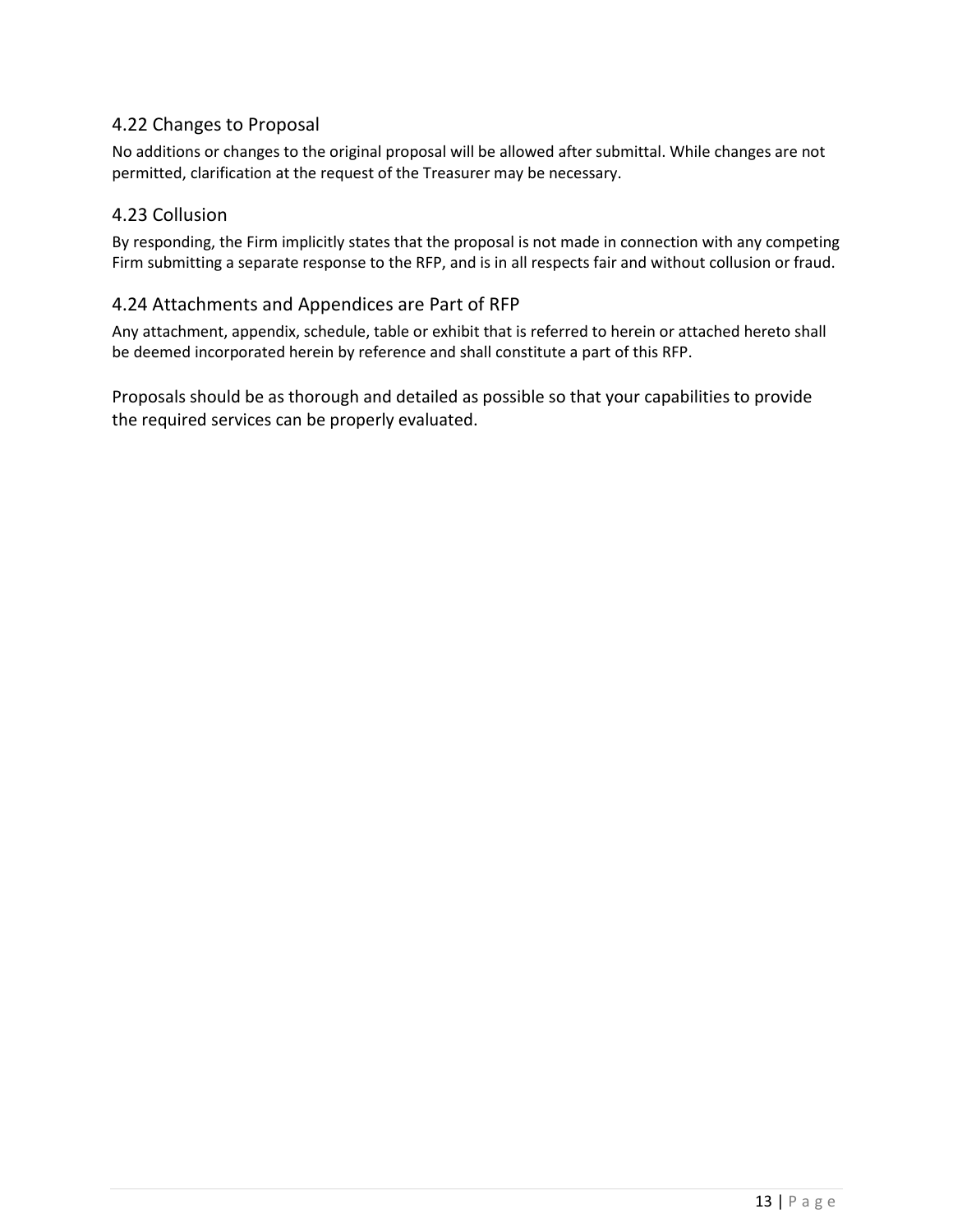# 5. Format and Content of Proposals & Evaluation of Proposals

#### <span id="page-13-1"></span><span id="page-13-0"></span>5.1 Instructions

The proposal shall include all of the documents and information and meet all of the requirements described in Section 52. Failure to adhere to these requirements will cause rejection of the Firm's proposal. Firms are cautioned that the forms provided as attachments herein are to be used directly. Proposals should follow the order of questions as they are asked in Section 3 of this RFP. In response to each question asked in Section 3, restate the **main** question (denoted by a number or a letter) in bold font followed by your answers stated in regular font. Responses should be thorough and answer the specific question asked, (including any issues addressed following a question). The proposal shall be formatted to 8.5" x 11" paper and be sequentially numbered, beginning with the cover page and include appendices, addendums, and other attachments. Margins shall be no less than 1" on all sides. An electronic copy shall be emailed to dustin.mcnulty@tos.iowa.gov.

If the Firm designates any information in its proposal as confidential pursuant to Section 4.17 of this RFP, the Firm must comply with all requirements set forth in Section 4.17. The confidential material must be excised in such a way as to allow the public to determine the general nature of the material removed and to retain as much of the proposal as possible.

Proposals shall not contain promotional or display materials.

Attachments shall be referenced in the proposal.

If a Firm proposes more than one method of meeting these requirements, each shall be labeled and submitted separately. Each will be evaluated separately.

#### <span id="page-13-2"></span>5.2 Proposal

The following documents and responses shall be included in the proposal in the order given below:

**Cover Page:** The Firm will provide a Cover Page that includes the Firm's name and contact information, including full address, phone number and email.

**Transmittal Letter:** The letter shall include the following:

- 1. Name, title, mailing address, electronic mail address, and telephone number of the contact person who may be contacted by the Treasurer regarding the contents of the Firm's proposal;
- 2. Acknowledgement that the Firm is able and willing to deliver services as described in Section 2 "Scope of Services" or an explanation of how its service would differ from these expectations;
- 3. Any request for confidential treatment of information, in addition to the specific statutory basis supporting the request and an explanation of why disclosure of the information is not in the best interest of the public. (See section 4.17 of this RFP for more information about confidentiality.)
- 4. The Firm shall guarantee in writing the availability of the services offered and that all proposal terms, including price, will remain firm for a minimum of 180 days following the deadline for submitting proposals.
- 5. The transmittal letter shall include acceptance of terms and conditions. The Firm shall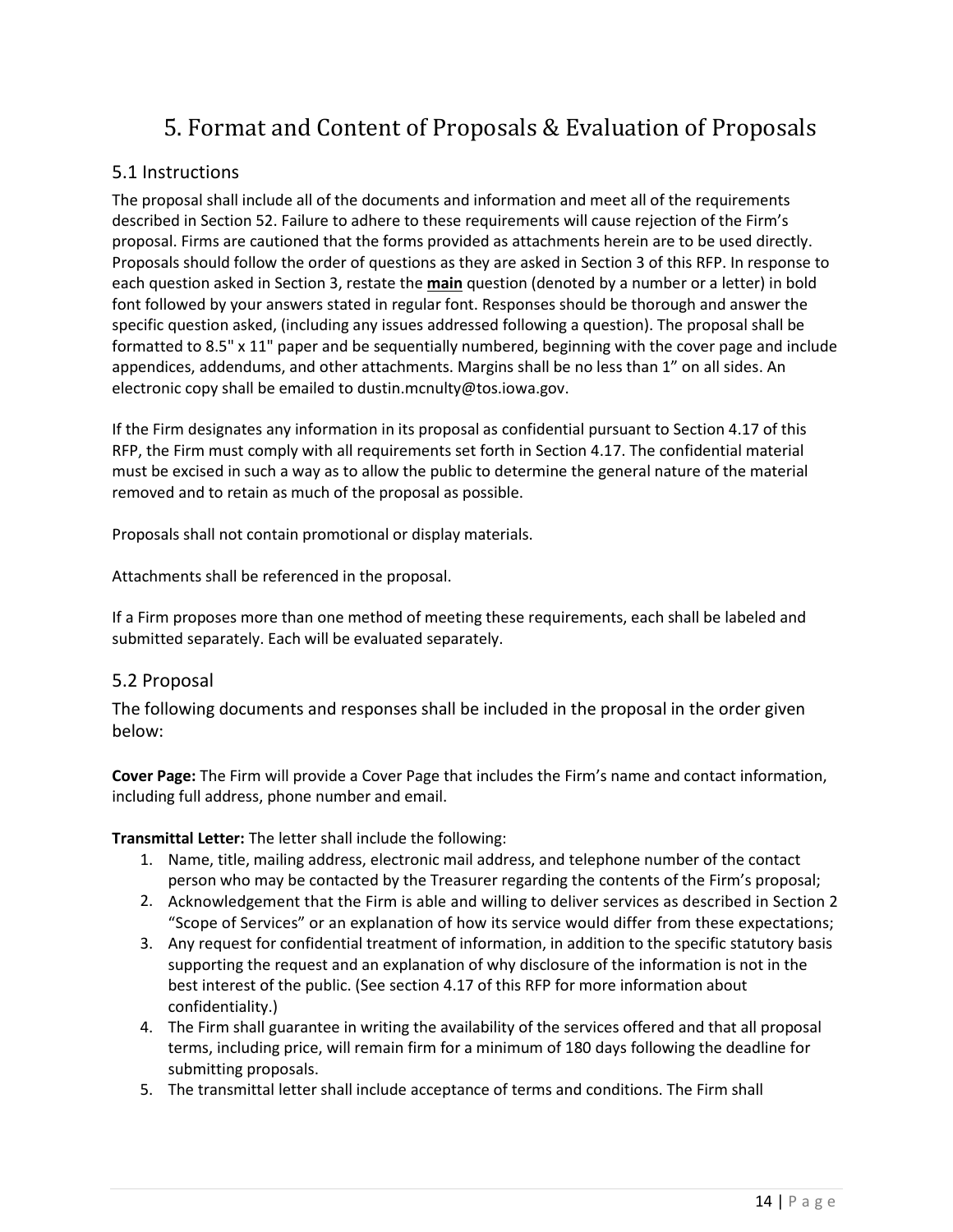specifically state that Firm agrees with and accepts all terms and conditions stated in the RFP, including the terms and conditions contained in Appendix A, without change except as otherwise expressly stated in its proposal. If the Firm objects to any term or condition, the Firm must specifically refer to the RFP or attachment page and section. Objections or responses that materially alter the RFP may, in the Treasurer's sole determination, be deemed non-responsive and the Treasurer may disqualify the Firm. See Section 4.1 for additional information and requirements regarding contract terms and conditions.

**Answers to Questions:** The Firm shall address each question in Section 3 Qualifications and Experience of the RFP. Emphasis should be on clarity, brevity and completeness of information.

**Proposal Certification – Attachment A:** The Firm shall sign and submit with the proposal the document included as Attachment A, in which the Firm shall certify that the contents of the proposal are true and accurate.

**Certification of Independence and No Conflict of Interest – Attachment B**: The Firm shall sign and submit with the proposal the document included as Attachment B, in which the Firm shall certify that it developed the proposal independently. The Firm shall also certify that no relationship exists or will exist during the contract period between the Firm and the State or any counties or local election officials that interferes with fair competition or is a conflict of interest. The Treasurer reserves the right to reject a proposal or cancel the award if, in its sole discretion, the Treasurer determines any relationship exists that could interfere with fair competition or conflict with the interests of the State or the counties.

**Certification Regarding Debarment, Suspension, Ineligibility and Voluntary Exclusion – Attachment C:**  The Firm shall sign and submit with the proposal the document included as Attachment C, in which the Firm shall certify that it is not presently debarred, suspended, proposed for debarment, declared ineligible, or voluntarily excluded from covered transactions by any federal department or agency. Federal regulations prevent Departments from letting contracts funded by federal grants or funds to Firms who have been debarred, suspended, proposed for debarment, declared ineligible, or voluntarily excluded from participating in contracts with federal agencies.

**Authorization to Release Information – Attachment D**: The Firm shall sign and submit with the proposal the document included as Attachment D, in which the Firm authorizes the release of information to the State.

#### <span id="page-14-0"></span>5.3 Evaluation

The Treasurer will not necessarily award any contract resulting from this RFP to the Firm offering the lowest cost to the State. Instead, the Treasurer intends to select the compliant Firm whose proposal provides the State with the best value and serves the best interests of Iowa's Unclaimed Property Program.

The Treasurer will use an evaluation committee to review and evaluate the proposals. The committee will consider all information provided in the proposal when making its recommendation to the Treasurer and may consider relevant information from other sources.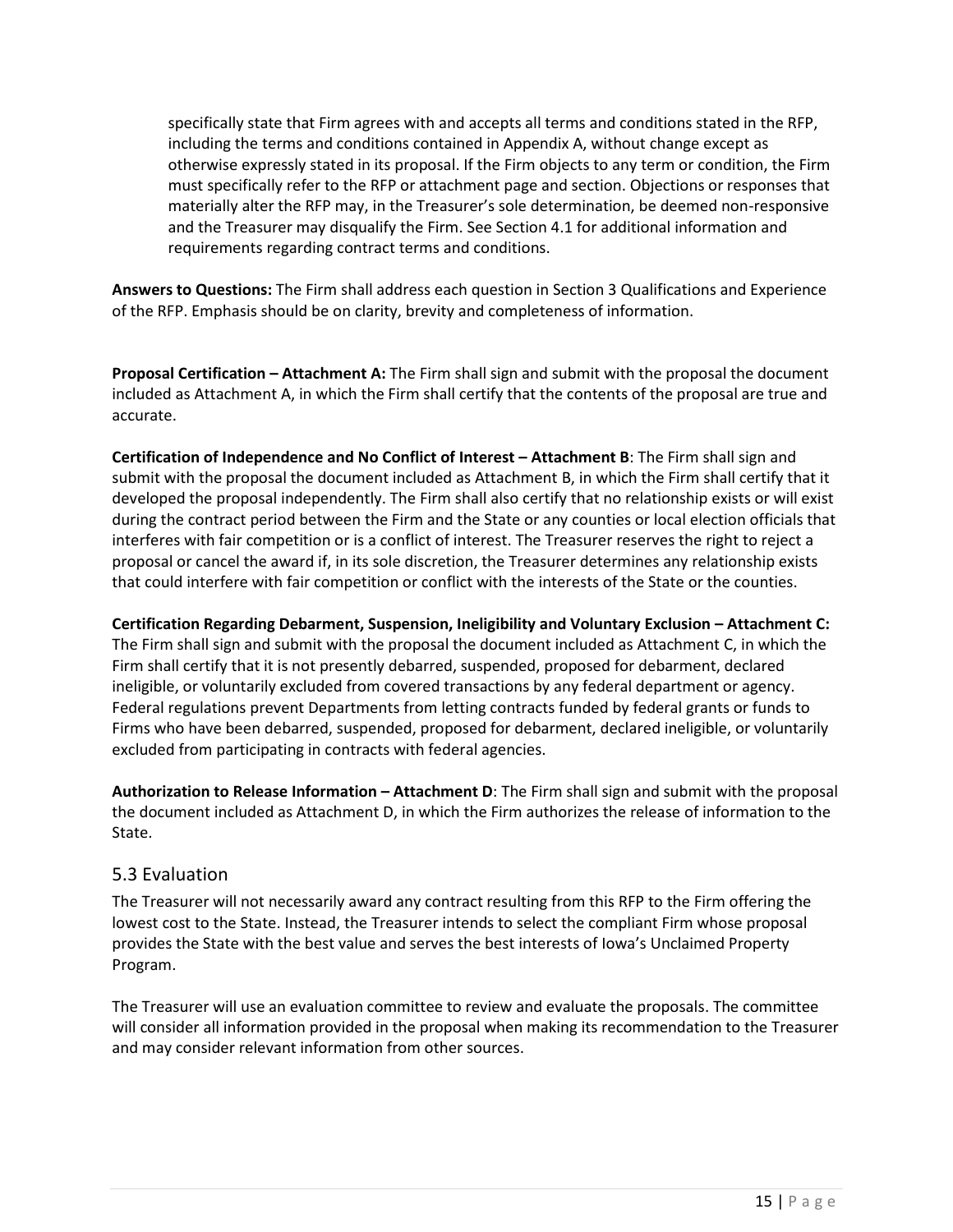#### <span id="page-15-0"></span>Evaluation Process

The evaluation process shall consist of the following steps:

- 1. **Proposal Format Review:** Members of the Treasurer's staff will review proposals to assess and verify compliance with the requirements of this RFP. The Treasurer reserves the right to waive minor variances at the sole discretion of the Treasurer.
- 2. **Evaluation:** The evaluation committee will evaluate and score all compliant proposals that have advanced through Step 1.

The evaluation committee may use the following chart or similar criteria while it is scoring applicants on the criteria mentioned above.

| Organization                                 | 15% |
|----------------------------------------------|-----|
| Program Management                           | 15% |
| <b>Operating &amp; Management Procedures</b> | 30% |
| <b>Creative Solutions</b>                    | 10% |
| Cost Proposal                                | 30% |

- 3. **Finalist Interviews:** After the initial scoring evaluation, the evaluation committee may then select Firms whose evaluation scores received the highest initial scores for finalist interviews. Based on these presentations, the evaluation committee may then adjust the initial scores based on the evaluation categories identified above and in accordance with the relative weights accorded to each evaluation category.
- 4. **Recommendation:** The evaluation committee will make a recommendation to the Treasurer.
- 5. **Decision:** The Treasurer is not bound by the recommendation and may select a Firm(s) that was not recommended by the evaluation committee, or he may reject all Firms. The Treasurer has full discretion to hire a Firm(s).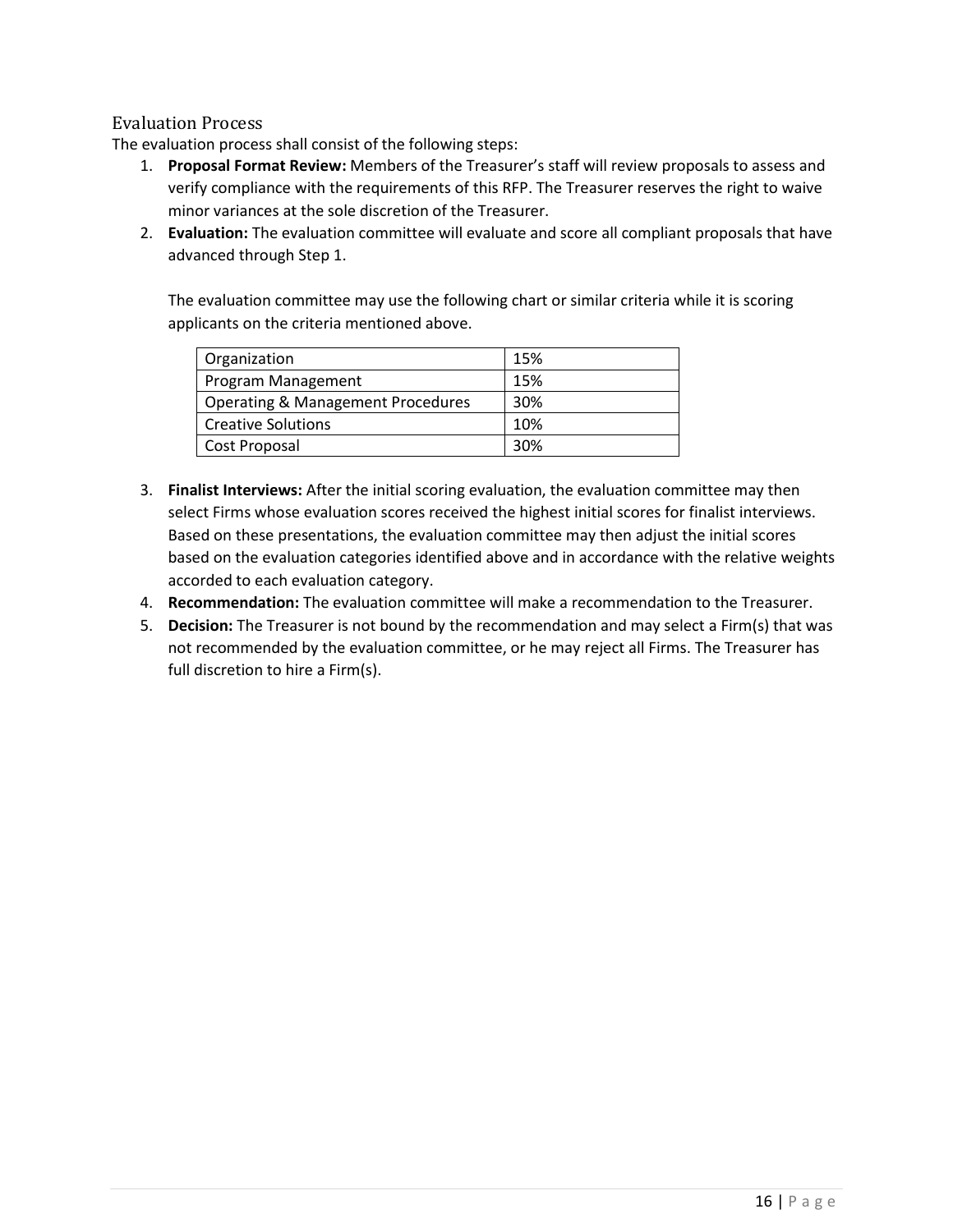# 6. General Terms and Condition of the Contract

#### <span id="page-16-1"></span><span id="page-16-0"></span>6.1 Contract Terms and Conditions

Any contract resulting from this RFP that the Treasurer expects to award as a result of this RFP will be based upon the proposal submitted by the successful Firm and this solicitation. The contract between the Treasurer and the Firm shall be a combination of the specifications, terms and conditions of the RFP and any policies governing the Unclaimed Property Program, the contract terms contained below, the offer of the Firm contained in the Firm's proposal (excluding any exceptions taken by Firm in accordance with this Section 4.1 that are not accepted by the Treasurer specifically in writing and contained in the executed agreement), written clarifications or changes made in accordance with the provisions herein, and any other terms deemed necessary by the Treasurer.

The contract terms and conditions contained in this Section are not intended to be a complete listing of all contract terms and conditions that may be deemed necessary by the Treasurer but are provided only to enable Firms to better evaluate the costs associated with the RFP and the potential resulting contract(s). All costs associated with complying with these requirements should be included in any pricing quoted by the Firm.

**By submitting a proposal, each Firm acknowledges its acceptance of the terms, conditions, and requirements contained in this RFP, including those contained in Section 6, without change except as otherwise expressly stated in its proposal. If a Firm takes exception to any term, condition, requirement or other provision of this RFP, it must state the reason for the exception and set forth in its proposal the specific contract language it proposes to substitute in place of the excepted provision. If a Firm takes exception to any term or condition contained in Section 6, the Firm must produce a redlined draft of such language, and such redlined draft(s) must clearly reflect all of Firm's exceptions thereto and all alternative language or other changes that Firm specifically proposes to make. Exceptions and/or proposed changes that materially change the terms, conditions, specifications, or requirements of the RFP may be deemed non-responsive by the Treasurer, as determined in its sole discretion, resulting in possible disqualification of the Firm's proposal. A Firm's failure to state an exception to any term, condition, specification, requirement or other provision of this RFP and propose alternative language in accordance with this Section 4.1 may be deemed by the Treasurer to constitute Firm's acceptance thereof. Any term, condition, provision, or requirement, to which a Firm fails to take exception and propose changes in accordance with this Section 6.1 will not be subject to negotiation. A Firm may not take exception to all of the provisions or terms contained in Section 6. A Firm may not state that it takes exception to any terms, conditions, requirements, or other provisions of the RFP to the extent any of the foregoing conflict with any terms or conditions contained in the Firm's standard form contracts. A Firm may not submit its standard form contract(s) for consideration in lieu of the terms in Section 6. By submitting a proposal to this RFP, Firms acknowledge and agree that the Treasurer and any successful Firm will be negotiating from a contract provided by the Treasurer, and will not be negotiating from or utilizing a Firm's standard form contracts. The Treasurer reserves the right to refuse to enter into a contract with the successful Firm for any reason, even after delivery of notice of selection or intent to negotiate a contract. The Treasurer further reserves the right to negotiate contract terms with the successful Firm(s), and to suspend or terminate negotiations at any time.**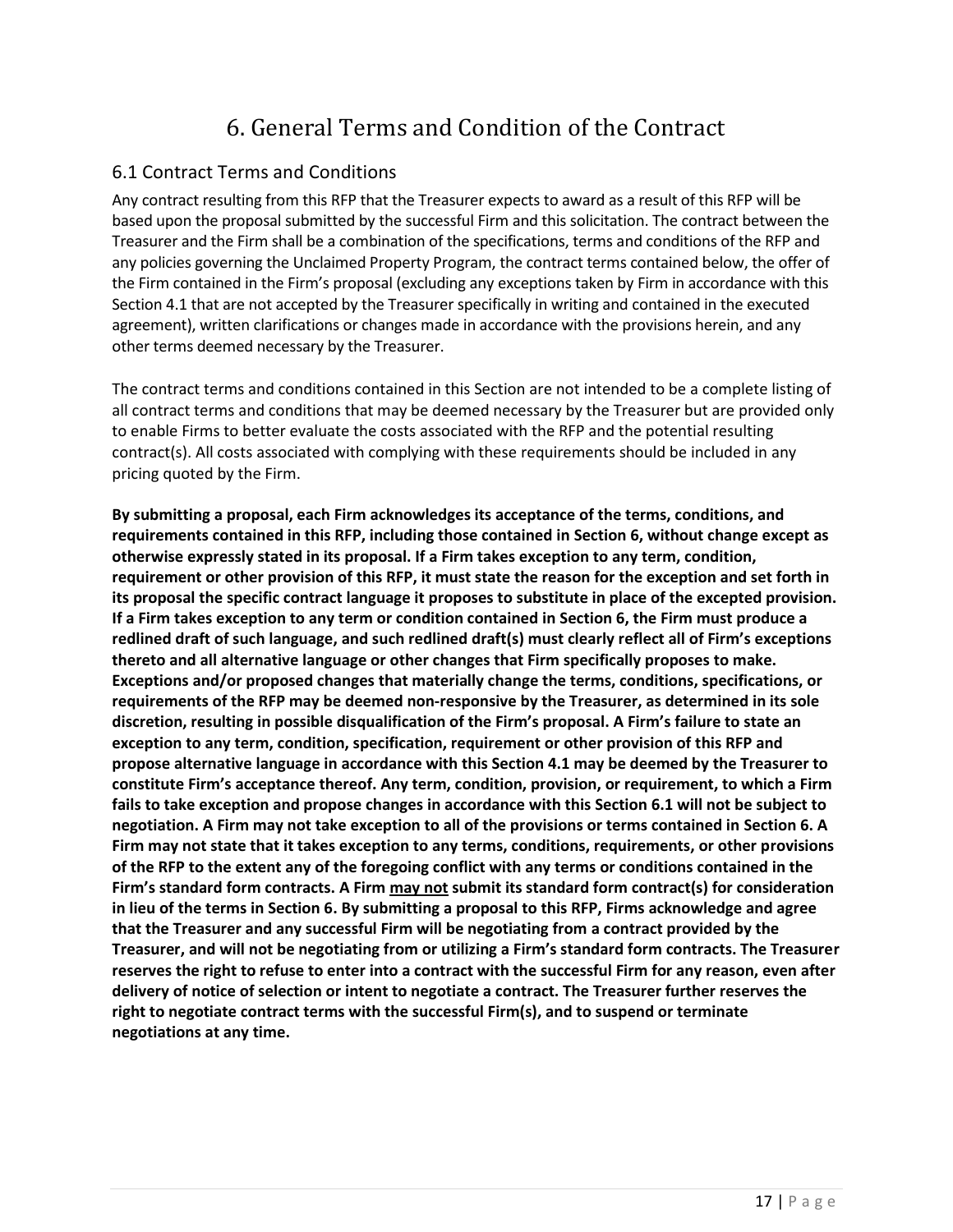#### **Term of Contract**

The Treasurer currently anticipates that the duration of the Agreement will be for an initial period of two (2) years from the effective date of execution, which will then automatically renew under the existing terms, unless the Treasurer provides the Firm with written notice of the Treasurer's intent not to renew or otherwise extend the Agreement. The additional renewals may be terminated at the Treasurer's discretion, with or without cause, after thirty (30) days written notice to the Firm.

#### **General Terms**

This Agreement cannot be assigned, transferred or conveyed in whole or in part by The Firm without the consent of the Treasurer. For purposes of construing this clause, a transfer of a controlling interest in The Firm shall be considered an assignment. The Firm will inform the Treasurer of changes in its corporate structure within a reasonable time of such changes occurring.

Any delegation of services hereunder by The Firm shall be subject to the prior written consent of the Treasurer, and any contract to be entered into by The Firm providing for a delegation of services shall be subject to the prior written approval of the Treasurer.

#### **Invoices**

The Firm shall submit, on the frequency established in the Agreement, an invoice for services rendered in accordance with this Agreement. The invoice shall comply with all applicable rules concerning payment of such claims. The Treasurer shall verify the Firm's performance of the Deliverables outlined in the invoice before making payment. The Treasurer shall pay all approved invoices in arrears and in conformance with Iowa Code § 8A.514. The Treasurer may pay in less than sixty (60) days, but an election to pay in less than sixty (60) days shall not act as an implied waiver of Iowa Code § 8A.514.

Unless otherwise agreed in writing by the parties, the Firm shall not be entitled to receive any other payment or compensation from the State for any Deliverables provided by or on behalf of the Firm under this Contract. The Firm shall be solely responsible for paying all costs, expenses and charges it incurs in connection with its performance under this Contract.

In addition to pursuing any other remedy provided herein or by law, the Client may withhold compensation or payments to Firm, in whole or in part, without penalty to the Client or work stoppage by Firm, in the event the Client determines that: Firm has failed to perform any of its duties or obligations as set forth in this Contract. No interest shall accrue or be paid to Firm on any compensation or other amounts withheld or retained by the Client under this Contract.

In the event that the Firm owes the State any sum under the terms of this Contract, any other contract or agreement, pursuant to a judgment, or pursuant to any law, the State may, in its sole discretion, set off any such sum against: (1) any sum invoiced by, or owed to, Firm under this Contract, or (2) any sum or amount owed by the State to Firm, unless otherwise required by law. The Firm agrees that this provision constitutes proper and timely notice under any applicable laws governing setoff.

#### **Indemnification**

The Firm will be liable to and shall indemnify, defend and hold harmless the Unclaimed Property Program, the Treasurer and the State (collectively, the "Indemnitees"), from and against any and all losses, costs, claims, liabilities, penalties, demands, and expenses, including without limitation reasonable attorneys' fees and disbursements, but excluding consequential, punitive, indirect or special damages, ("Losses") suffered, incurred or sustained by the Indemnitees or to which any of them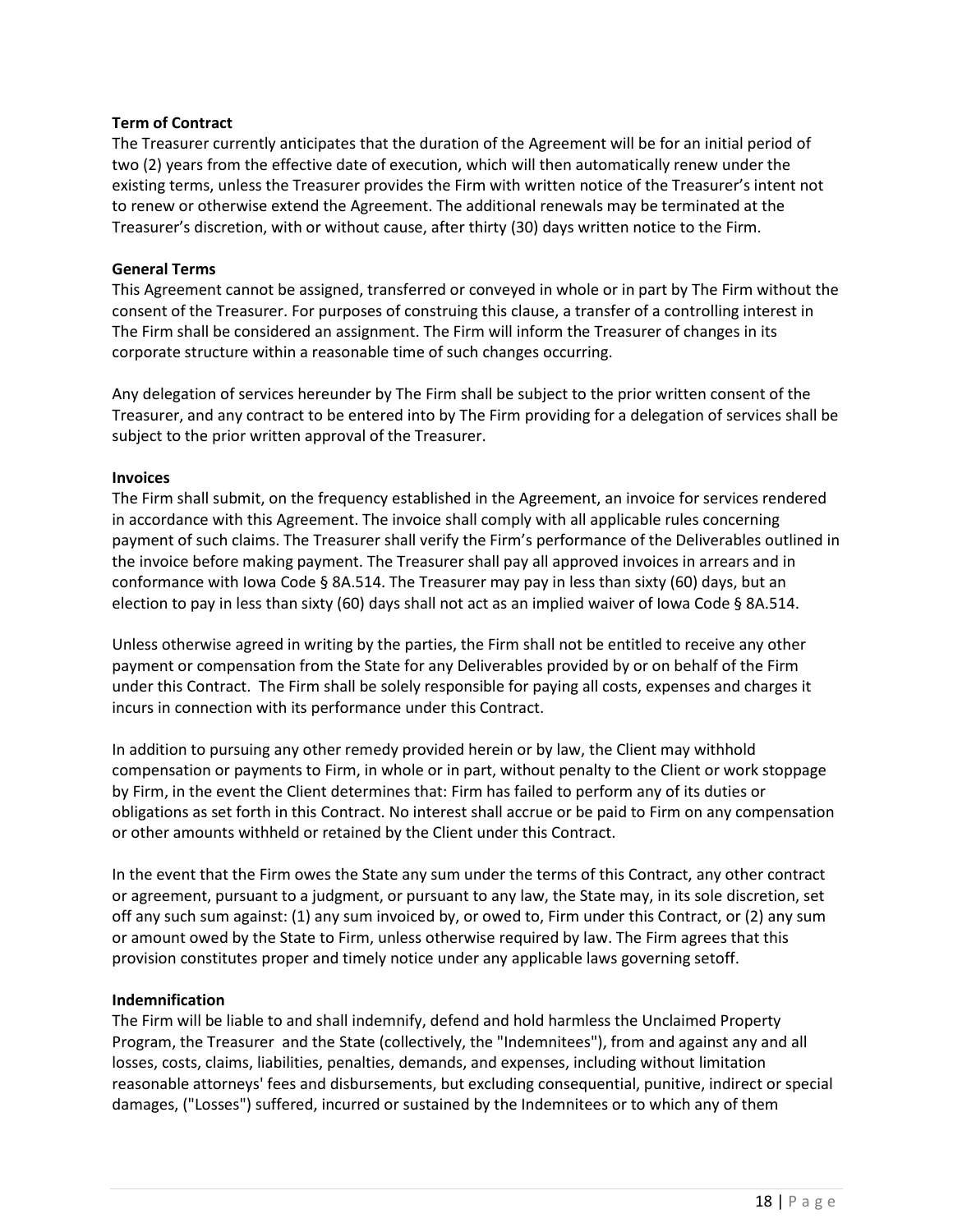becomes subject, to the extent resulting from, arising out of or relating to (i) a breach by the Firm of its duties, obligations, representations, warranties or covenants under this Agreement, or (ii) any negligence, willful misconduct or fraud by the Firm or its officers, employees, agents, representatives, affiliates, delegates or subcontractors with respect to, related to or concerning any of their duties or obligations under this Agreement. Notwithstanding the foregoing, an Indemnitee will not be entitled to indemnification hereunder to the extent that (i) any Indemnitee (including any Indemnitee not seeking indemnification) acted in bad faith and, in the case of a criminal proceeding, had reasonable cause to believe that its, his or her conduct was unlawful or (ii) such Losses arose from a material violation of this Agreement by, or the negligence, willful misconduct or fraud of, or willful violation of law by, any Indemnitee (including any Indemnitee not seeking indemnification).

The Firm shall maintain insurance coverage insuring the Firm and/or subcontractors against all general liabilities, product liability, personal injury, property damage, and (where applicable) professional liability in the amount specified in the Firm for each occurrence. In addition, the Firm shall ensure it has any necessary workers' compensation and employer liability insurance as required by Iowa law. Neither the State nor the Treasurer shall be obligated to indemnify the Firm for any reason.

#### **Confidentiality**

During the term of this Agreement and thereafter, the Firm shall not disclose, duplicate, copy, or use for any purpose other than for the performance of their duties under this Agreement and shall treat as confidential and as proprietary to the State all information that relates to the State and that has been obtained from the Treasurer under this Agreement. The Firm's employees shall be allowed access to the State records as needed for their duties relating to this Agreement and in accordance with all applicable laws and rules. The obligation to treat as proprietary and confidential shall not apply to information that is publicly available, is in the Firm's possession on the date of this Agreement if it was not obtained from the State, or was obtained by the Firm rightfully from third parties, and further shall not apply to information that is required to be produced by law, regulation, or the order of a court or other governmental agency. The provisions of this Section shall survive the termination of this Agreement.

#### **Third-Party Distribution**

Except to the extent that the nature of the work indicates otherwise, the Firm's work is prepared solely for the internal business use of the State and it may not be provided to third parties without the Firm's prior written consent, such consent not to be unreasonably withheld.

#### **Right of Audit**

The Firm agrees that the Auditor of the State or any authorized representative of the State shall have access to, and the right to examine, audit, excerpt, and transcribe any directly pertinent books, documents, papers, and records of the Firm relating to the drafts, credits, orders, invoices, or payments related to this Agreement. The Firm agrees to maintain all records relating to this Agreement for three (3) years following the date of final payment or completion of any required audit, whichever is earlier. Compliance with this clause does not relieve the Firm of any obligation to retain records in accordance with other laws or regulations of Federal, State, or local governmental units.

#### **State and Local Taxes**

The State is exempt from federal excise taxes, and no payment will be made for any taxes levied on the Firm's employees' wages. The State is exempt from state and local sales and use taxes on the services supplied pursuant to this Agreement.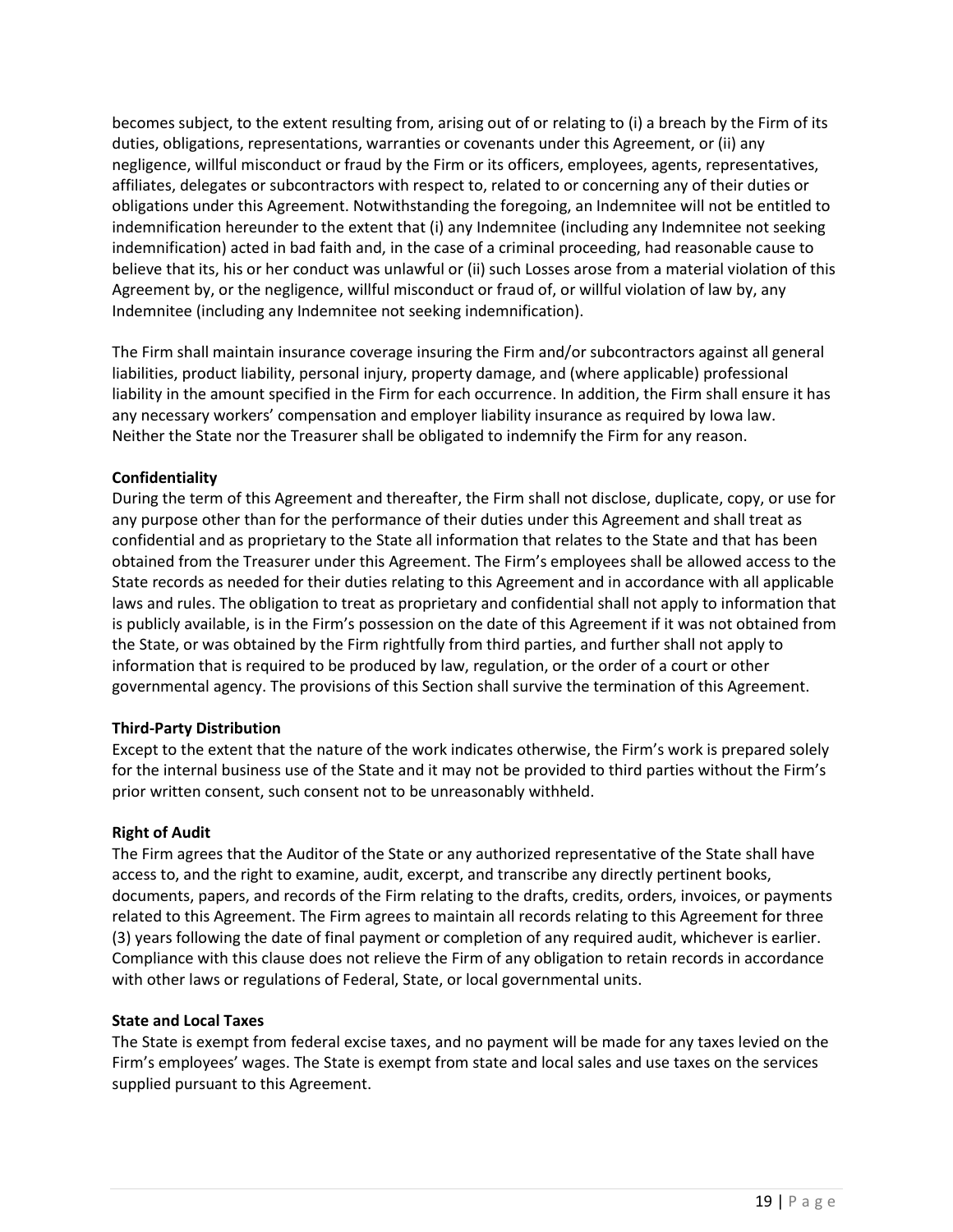#### **Default; Termination**

In the event that the Firm fails to observe and perform any covenant, condition, or obligation under this Agreement, the Treasurer shall provide written notice to the Firm requesting that such breach or noncompliance be immediately remedied. In the event that such breach or noncompliance continues for thirty (30) days beyond the date of said written notice, the Treasurer may either: (1) immediately terminate this Agreement without additional written notice, or (2) enforce the terms and conditions of this Agreement and seek any legal or equitable remedy. In either event, the Treasurer may seek damages as a result of said breach or failure to comply with the terms of this Agreement.

With the mutual agreement of both Parties upon receipt and acceptance of written notice, this Agreement may be terminated on an agreed upon date prior to the end of the term without penalty to either Party. The agreed termination date shall not be less than sixty (60) days from the first of the month following the date of notification, unless the Parties mutually agree to shorten the time period.

The Treasurer and the Firm may terminate this Agreement without notice and without the payment of any penalty at any time if the funds necessary for the State to fulfill the State's obligations hereunder are insufficient for any reason.

The Treasurer may immediately terminate this Agreement for malfeasance, misfeasance, fraud, or a change in the financial position that could impair the stability of the Firm. The sole determination of such cause and whether it has been substantially remedied shall be made by the Treasurer and shall be binding upon all Parties.

If this Agreement is terminated, the Firm must deliver to the Treasurer, in an orderly and timely manner, all records and data created for the State in a format acceptable to the Treasurer.

#### **Nondiscrimination**

The Firm agrees not to engage in any discriminatory practices based on age, race, color, creed, religion, national origin, sex, sexual orientation, gender identity, or disability, and will comply with all provisions of federal, State, and local regulations against discrimination. The Firm shall ensure that any authorized subcontractors comply with the provisions of this section.

#### **Applicable Law**

This Agreement will be deemed to have been entered into in the State of Iowa, and all duties, obligations and rights hereunder will be governed by the laws of the State of Iowa, without regard to conflicts of laws principles.

#### **Disputes**

In any proceeding litigated in court arising out of or relating to this Agreement, the Parties agree to waive a jury trial. It is the express intention of the Parties that all legal actions and proceedings related to this Agreement or to any rights or any relationship between the Parties arising therefrom shall, to the extent jurisdiction can be established, be initiated and maintained in Des Moines, Iowa, in Polk County District Court for the State of Iowa. If, however jurisdiction is not proper in the Polk County District Court, the action shall only be brought in the United States District Court for the Southern District of Iowa, Central Division, provided that jurisdiction is proper in that court. If federal jurisdiction cannot be established with respect to any such action or proceeding, such action or proceeding may be initiated and maintained in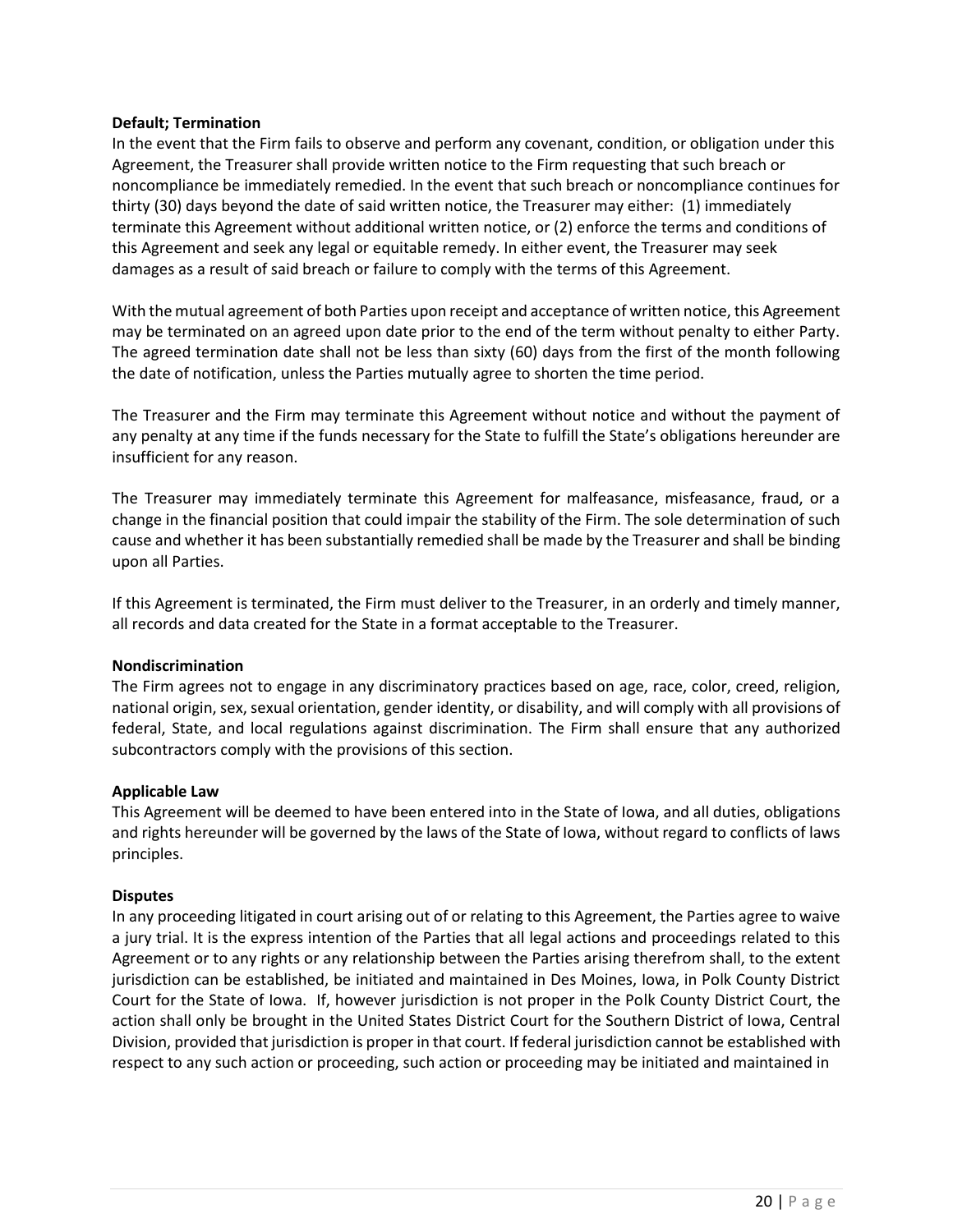State courts. The Firm and the Treasurer each irrevocably consents to the jurisdiction of such courts in any such action or proceeding and waives any jurisdictional objections they may have to any such action or proceeding.

#### **Cooperation**

The Parties shall cooperate with each other in a commercially reasonable manner in order that the duties and obligations of the Parties hereunder may be effectively discharged. Each Party shall take such further action as the other Party hereto may from time to time reasonably request in order to carry out the intent and purpose of this Agreement, including consideration of amendments to this Agreement which may be necessary in light of changes affecting the State.

#### **Severability**

The invalidity of or inability to enforce any provision of this Agreement will not affect the other provisions, and this Agreement will be construed in all respects to the extent possible to fulfill the purposes of this Agreement as if such invalid or unenforceable provision were omitted. To the extent any provision of this Agreement is held to be invalid or unenforceable, the Parties agree to negotiate in good faith in an effort to adopt revised provisions designed to reflect the original intention of the Parties and the purposes of the Agreement.

#### **Successors**

This Agreement shall be binding upon and inure to the benefit of, the Firm, the Treasurer and the State and their respective successors and permitted assigns. All references herein to the Treasurer shall be deemed to include any successor to the functions thereof under the Act with respect to the State. All references herein to the Firm shall be deemed, respectively, to include any corporate successor thereto.

#### **Third Party Beneficiaries**

The provisions of this Agreement are solely for the benefit of the Firm, the Treasurer and the State and nothing in this Agreement shall be construed to give to any other person any legal or equitable right, remedy or claim under or in respect to this Agreement or any provision contained herein.

#### **Force Majeure**

Neither of the Parties shall be responsible for delays or failures in performance resulting from acts beyond the reasonable control of such Party. Such acts shall include, but not be limited to, acts of God, riots, acts of war, terrorism, epidemics, governmental regulations superimposed after the fact, changes in the laws, rules and regulations applicable to the State that cause a substantial hardship to any Party, fire, earthquakes, or other disasters ("Uncontrollable Event"). Additionally, each Party acknowledges and agrees that the ability of the Parties to perform their respective obligations described hereunder depends on the timely and adequate performance by third-party vendors supplying necessary services and materials. No Party shall be responsible for delays or failures in performance hereunder if caused by delays or failures by third party vendors beyond the control of the Party; such failure by a vendor shall, together with an Uncontrollable Event, be known as a "Force Majeure" unless the failure was also accompanied by the Party's failure to exercise reasonable care in selecting or retaining such third party vendor. In the event that any Party is unable to perform any of its obligations under this Agreement or to enjoy any of its benefits because of a Force Majeure, the Party who has been so affected shall immediately give notice to the other Parties and shall do everything commercially reasonable to resume performance. Upon receipt of such notice, all obligations affected by the Force Majeure under this Agreement shall be immediately suspended. If the period of nonperformance exceeds forty-five (45) days from the receipt of notice of a Force Majeure, any Party that has the ability to perform and has not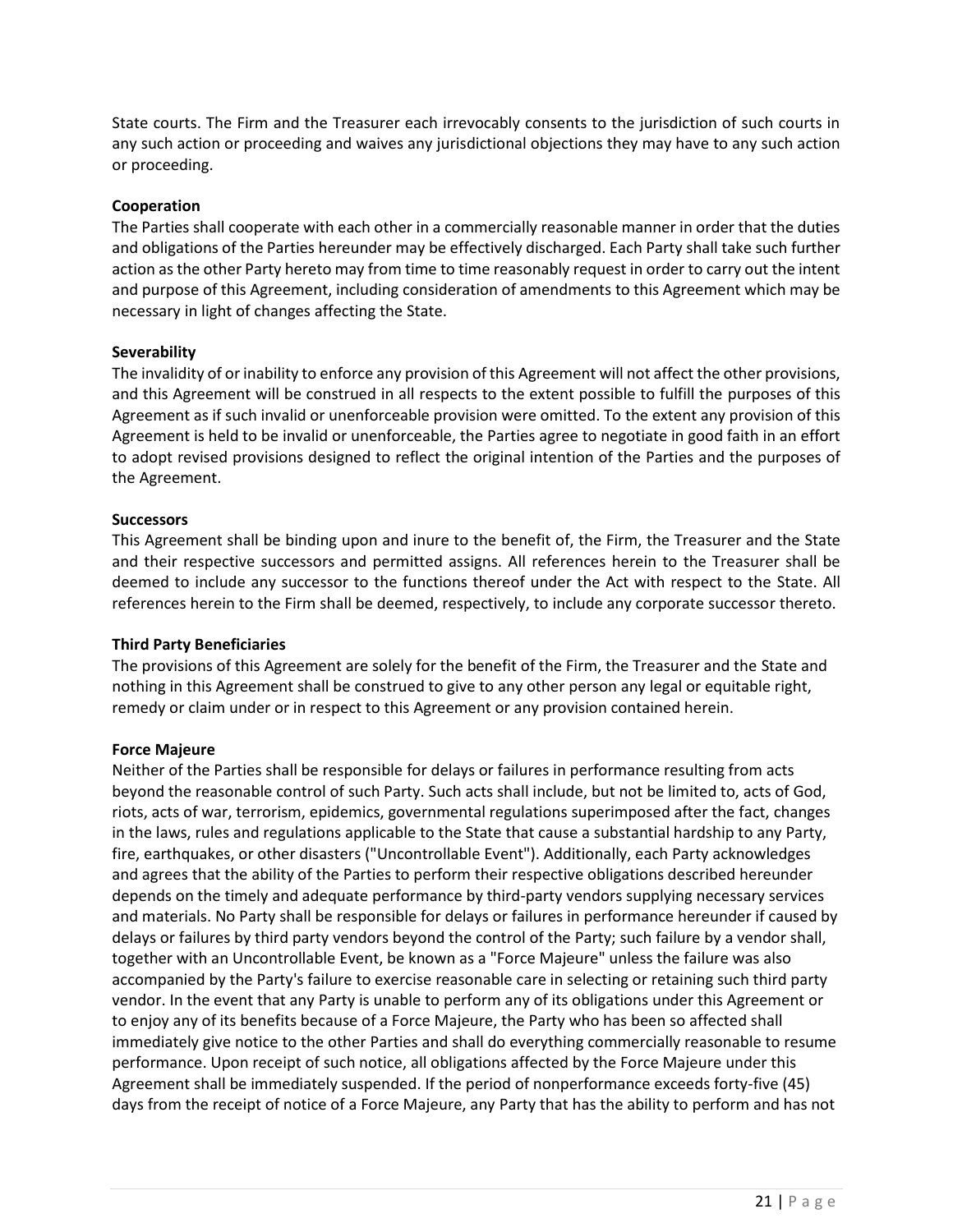been so affected may, by giving written notice, immediately terminate this Agreement provided that the obligations affected by the Force Majeure are material.

#### **No Waiver**

No act, delay or omission done, suffered or permitted by one Party or its subsidiaries, affiliates, delegates or assignees shall be deemed to waive, exhaust or impair any right, remedy or power of such Party hereunder, or to relieve any other Party from the full performance of this Agreement. No waiver by any Party of any right or remedy under this Agreement shall be deemed to be a waiver of any other or subsequent right or remedy under this Agreement, and no waiver of any term, covenant or condition of this Agreement shall be valid unless in writing and signed by the obligee Party.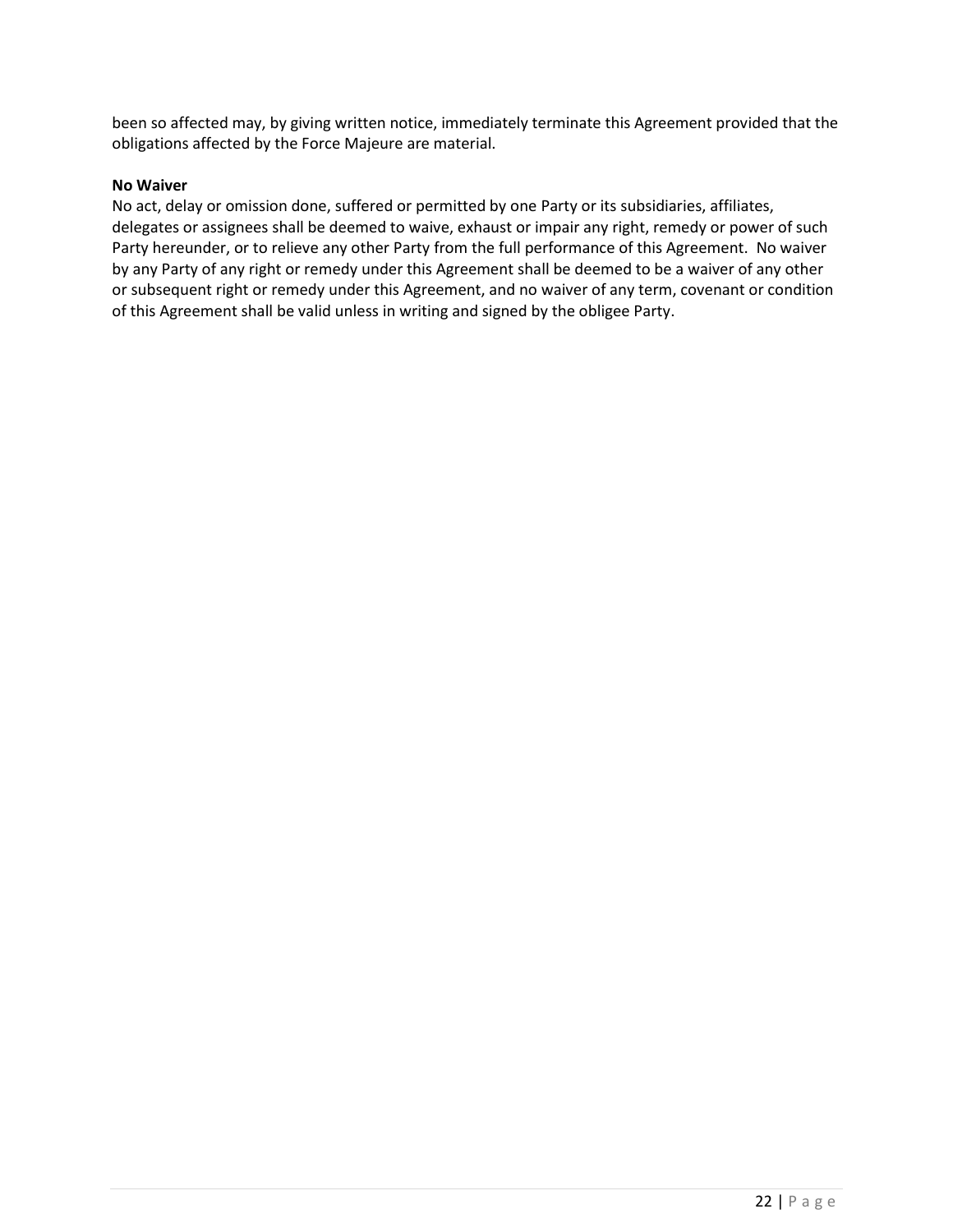## <span id="page-22-0"></span>Attachment A: Proposal Certification

Date

Dustin McNulty, RFP Coordinator Iowa Treasurer of State Lucas State Office Building 321 E 12<sup>th</sup> St, 1<sup>st</sup> Floor Des Moines, Iowa 50319

Re: Request for Proposal Online Auctioneer Services RFP PROPOSAL CERTIFICATION

\_\_\_\_\_\_\_\_\_\_\_\_\_\_\_\_\_\_\_\_\_\_\_\_\_\_\_\_\_\_\_\_\_\_\_\_

Dear Mr. McNulty:

I certify that the contents of the proposal submitted on behalf of **(Name of Firm)** in response to the RFP for **Online Auctioneer Auctioneering Services** are true and accurate. I also certify that **(Name of Firm)** has not made any knowingly false statements in its proposal.

Sincerely,

Name and Title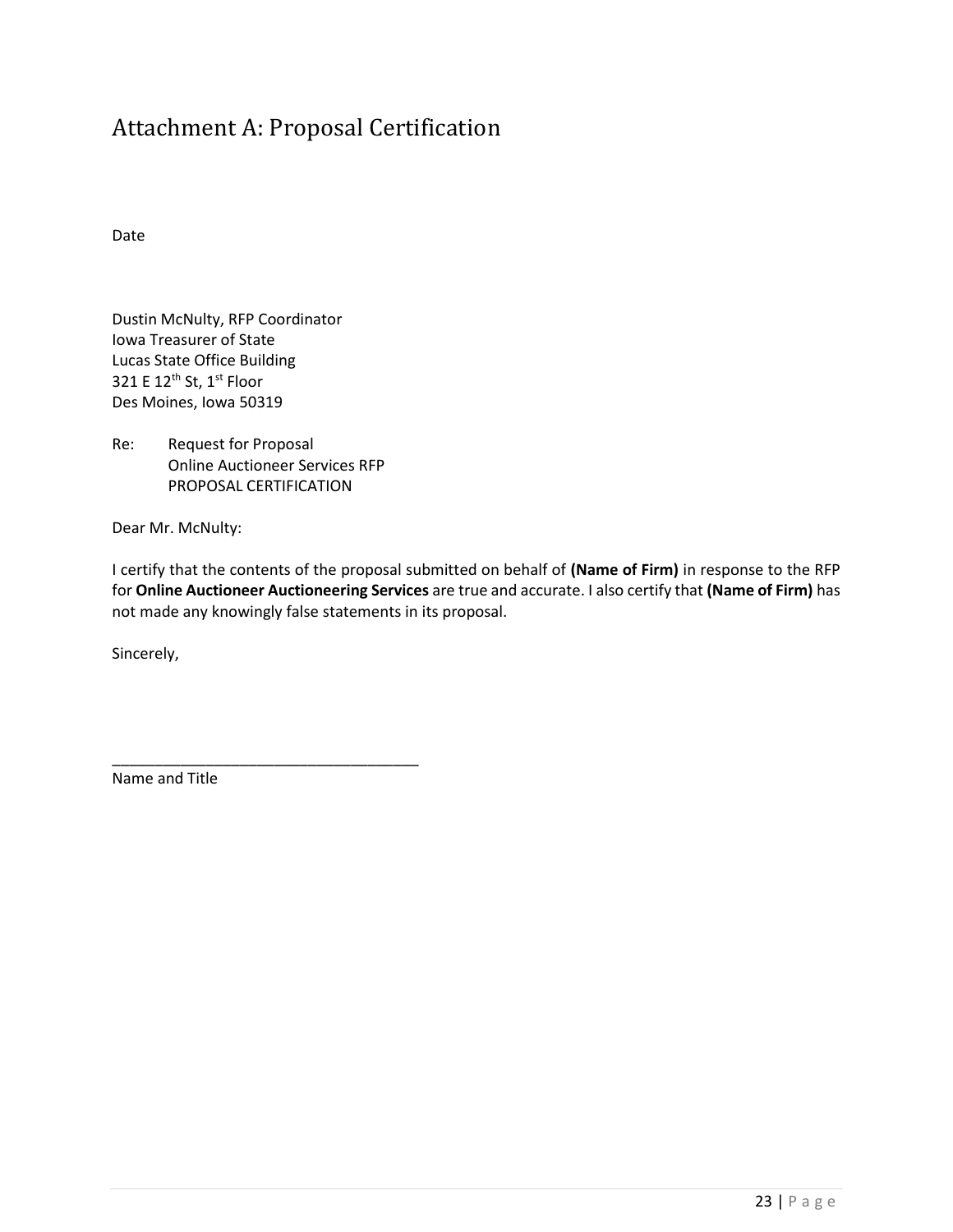## <span id="page-23-0"></span>Attachment B: Certification of Independence and No Conflict of Interest

Date

Dustin McNulty, RFP Coordinator Iowa Treasurer of State Lucas State Office Building 321 E 12<sup>th</sup> St, 1<sup>st</sup> Floor Des Moines, Iowa 50319

Re: Request for Proposal Online Auctioneer Services CERTIFICATION OF INDEPENDENCE AND NO CONFLICT OF INTEREST

Dear Mr. McNulty:

By submitting a proposal in response to the RFP for the **Online Auctioneer Services**, the undersigned certifies the following:

1. The proposal has been developed independently, without consultation, communication or agreement with any employee or consultant to the State who has worked on the development of this RFP, or with any person serving as a member of the evaluation committee.

2. The proposal has been developed independently, without consultation, communication or agreement with any other Firm or parties for the purpose of restricting competition.

3. Unless otherwise required by law, the information found in the proposal has not been knowingly disclosed and will not be knowingly disclosed prior to the award of the contract, directly or indirectly, to any other Firm.

4. No attempt has been made or will be made by (Name of Firm) to induce any other Firm to submit or not to submit a proposal for the purpose of restricting competition.

5. No relationship exists or will exist during the contract period between (Name of Firm) and the State that interferes with fair competition or as a conflict of interest.

Sincerely,

Name and Title

\_\_\_\_\_\_\_\_\_\_\_\_\_\_\_\_\_\_\_\_\_\_\_\_\_\_\_\_\_\_\_\_\_\_\_\_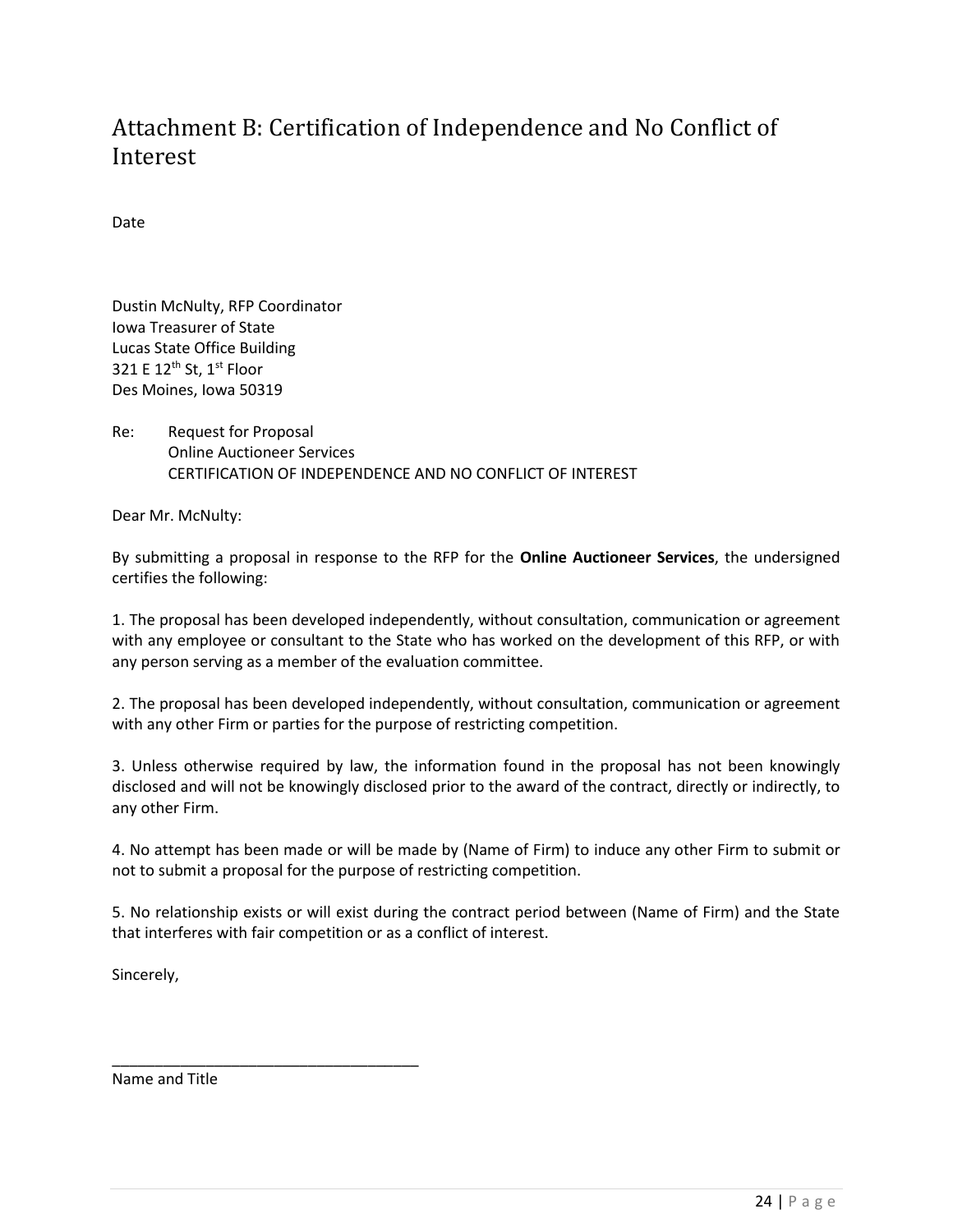# <span id="page-24-0"></span>Attachment C: Certification Regarding Debarment, Suspension, Ineligibility and Voluntary Exclusion

Date

Dustin McNulty, RFP Coordinator Iowa Treasurer of State Lucas State Office Building 321 E  $12^{\text{th}}$  St,  $1^{\text{st}}$  Floor Des Moines, Iowa 50319

Re: Request for Proposal Online Auctioneer Services RFP CERTIFICATION REGARDING DEBARMENT, SUSPENSION, INELIGIBILITY AND VOLUNTARY EXCLUSION

Dear Mr. McNulty:

By submitting a proposal in response to the RFP for the **Online Auctioneer Services**, the undersigned certifies the following:

1. I certify that, to the best of my knowledge, (Name of Firm) and all of its principals: (a) are not presently debarred, suspended, proposed for debarment, declared ineligible, or voluntarily excluded from covered transactions by a Federal Agency or agency; (b) have not within a three year period preceding this proposal been convicted of, or had a civil judgment rendered against them for commission of fraud, or a criminal offense in connection with obtaining, attempting to obtain, or performing a public (federal, state, or local) transaction or contract under a public transaction, violation of antitrust statutes or commission of embezzlement, theft, forgery, falsification or destruction of records, making false statements, or receiving stolen property; (c) are not presently indicted for or criminally or civilly charged by a government entity (federal, state, or local) with the commission of any of the offenses enumerated in (b) of this certification; and (d) have not within a three year period preceding this proposal had one or more public transactions (federal, state, or local) terminated for cause.

2. This certification is a material representation of fact upon which the Treasurer has relied upon when this transaction was entered into. If it is later determined that the undersigned knowingly rendered an erroneous certification, in addition to other remedies available, the Treasurer may pursue available remedies including suspension, debarment, or termination of the contract.

Sincerely,

Name and Title

\_\_\_\_\_\_\_\_\_\_\_\_\_\_\_\_\_\_\_\_\_\_\_\_\_\_\_\_\_\_\_\_\_\_\_\_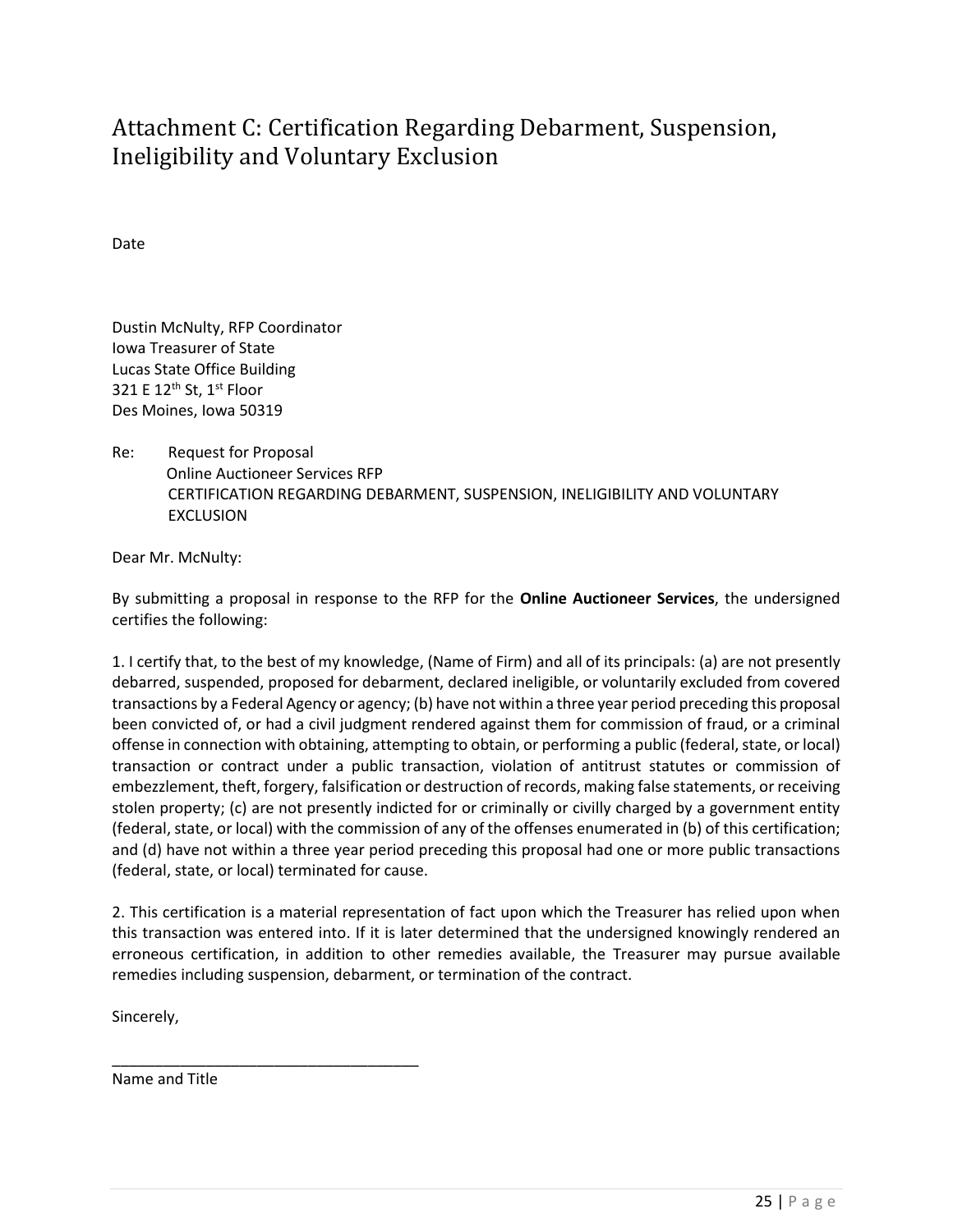### <span id="page-25-0"></span>Attachment D: Authorization to Release Information

Date

Dustin McNulty, RFP Coordinator Iowa Treasurer of State Lucas State Office Building 321 E  $12^{th}$  St,  $1^{st}$  Floor Des Moines, Iowa 50319

Re: Request for Proposal Online Auctioneer Services RFP AUTHORIZATION TO RELEASE INFORMATION

Dear Mr. McNulty:

**[Name of Firm]** hereby authorizes the **Treasurer** to obtain information regarding its performance on other contracts, agreements or other business arrangements, its business reputation, and any other matter pertinent to evaluation and the selection of a successful Firm in response to the **Online Auctioneer Services.**

The Firm acknowledges that it may not agree with the information and opinions given by such person or entity in response to a reference request. The Firm acknowledges that the information and opinions given by such person or entity may hurt its chances to receive contract awards from the State or may otherwise hurt its reputation or operations. The Firm is willing to take that risk.

The Firm hereby releases, acquits and forever discharges the State of Iowa, the Treasurer of the State of Iowa, and, their officers, directors, employees and agents from any and all liability whatsoever, including all claims, demands and causes of action of every nature and kind affecting the undersigned that it may have or ever claim to have relating to information, data, opinions, and references obtained by the State in the evaluation and selection of a successful Firm in response to the **Request for Proposal for the Online Auctioneer Services.**

The Firm authorizes representatives of the Treasurer to contact any and all of the persons, entities, and references which are, directly or indirectly, listed, submitted, or referenced in the undersigned's proposal submitted in response to the **Request for Proposal for the Online Auctioneer Services.**

The Firm further authorizes any and all persons, entities to provide information, data, and opinions with regard to the undersigned's performance under any contract, agreement, or other business arrangement, the undersigned's ability to perform, the undersigned's business reputation, and any other matter pertinent to the evaluation of the undersigned.

The undersigned hereby releases, acquits and forever discharges any such person or entity and their officers, directors, employees and agents from any and all liability whatsoever, including all claims,